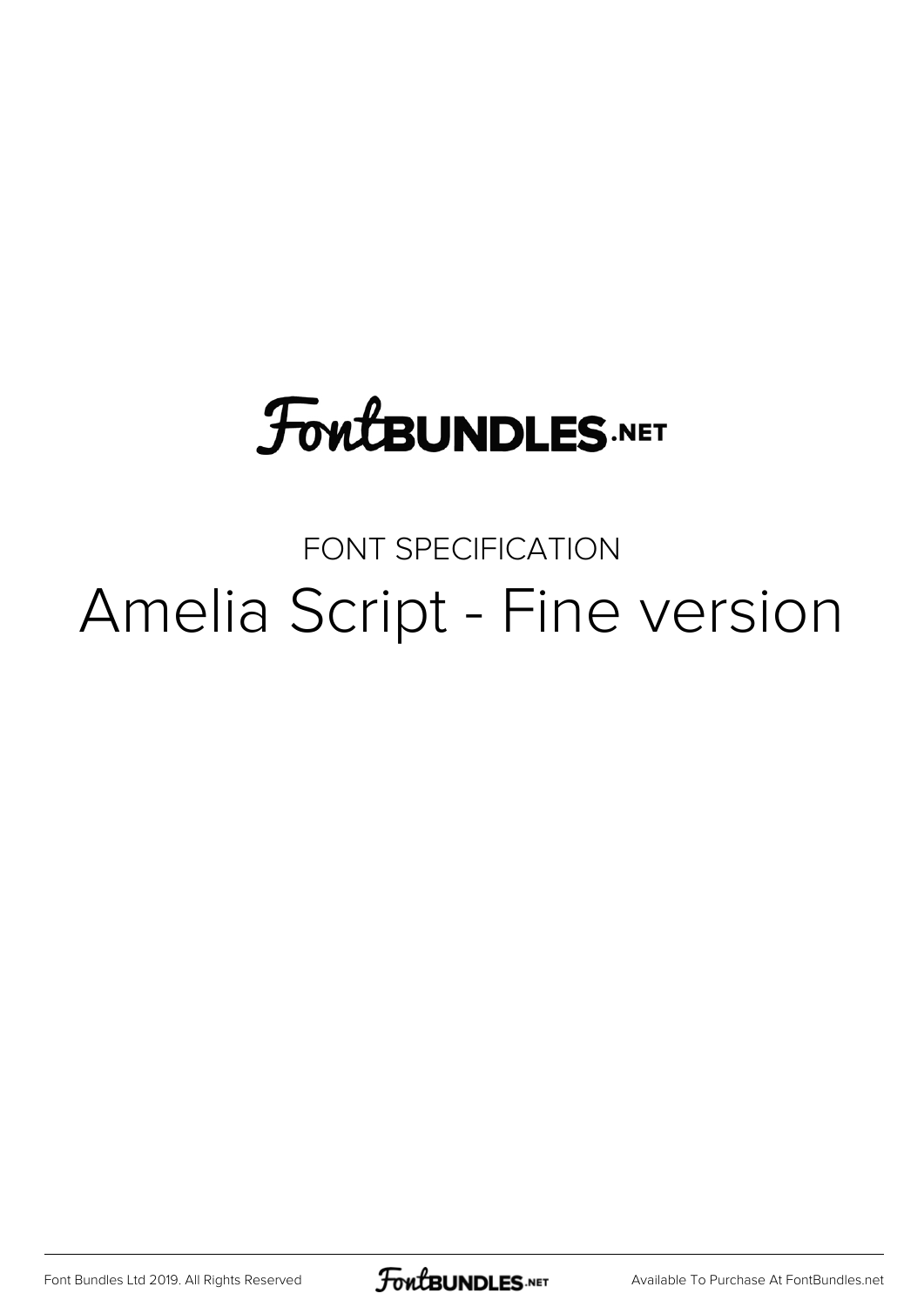## Amelia Script Fine Version - Regular

Uppercase Characters

*ABCDEFGHIJKL MNOPQRSTUVW XYZ*

Lowercase Characters

*abcdefghijklmnopqrstuvwxyz*

Numbers

*0123456789*

Punctuation and Symbols

*! " # \$ % & ' ( ) \* + , - . : ; < = > ? [ \ ] ^ \_ { | } ¡ ¢ £ ¤ ¥ ¦ § ¨ © ª « ® ¯ °*  $\pm$  *i*  $\cdot$   $\cdot$   $\cdot$   $\cdot$   $\cdot$   $\cdot$   $\cdot$   $\frac{1}{4}$   $\cdot$   $\frac{1}{2}$   $\cdot$   $\frac{3}{4}$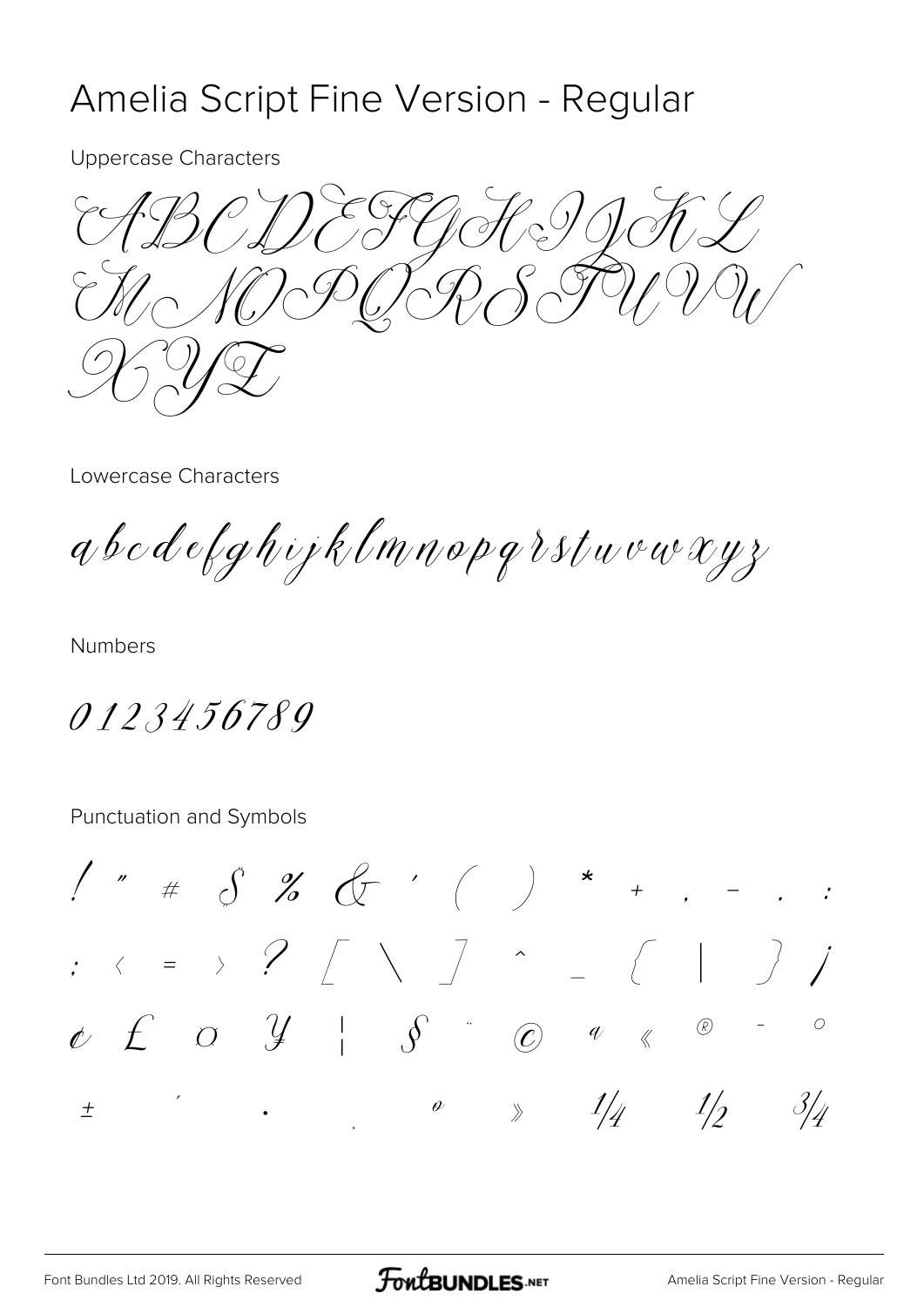*À Á Â Ã Ä ÅÆ Ç È*

*É Ê Ë Ì Í Î Ï Ð Ñ*

*Ò Ó Ô Õ Ö × Ø Ù Ú*



*ä å æ ç è é ê ë ì*

*í î ï ð ñ ò ó ô õ*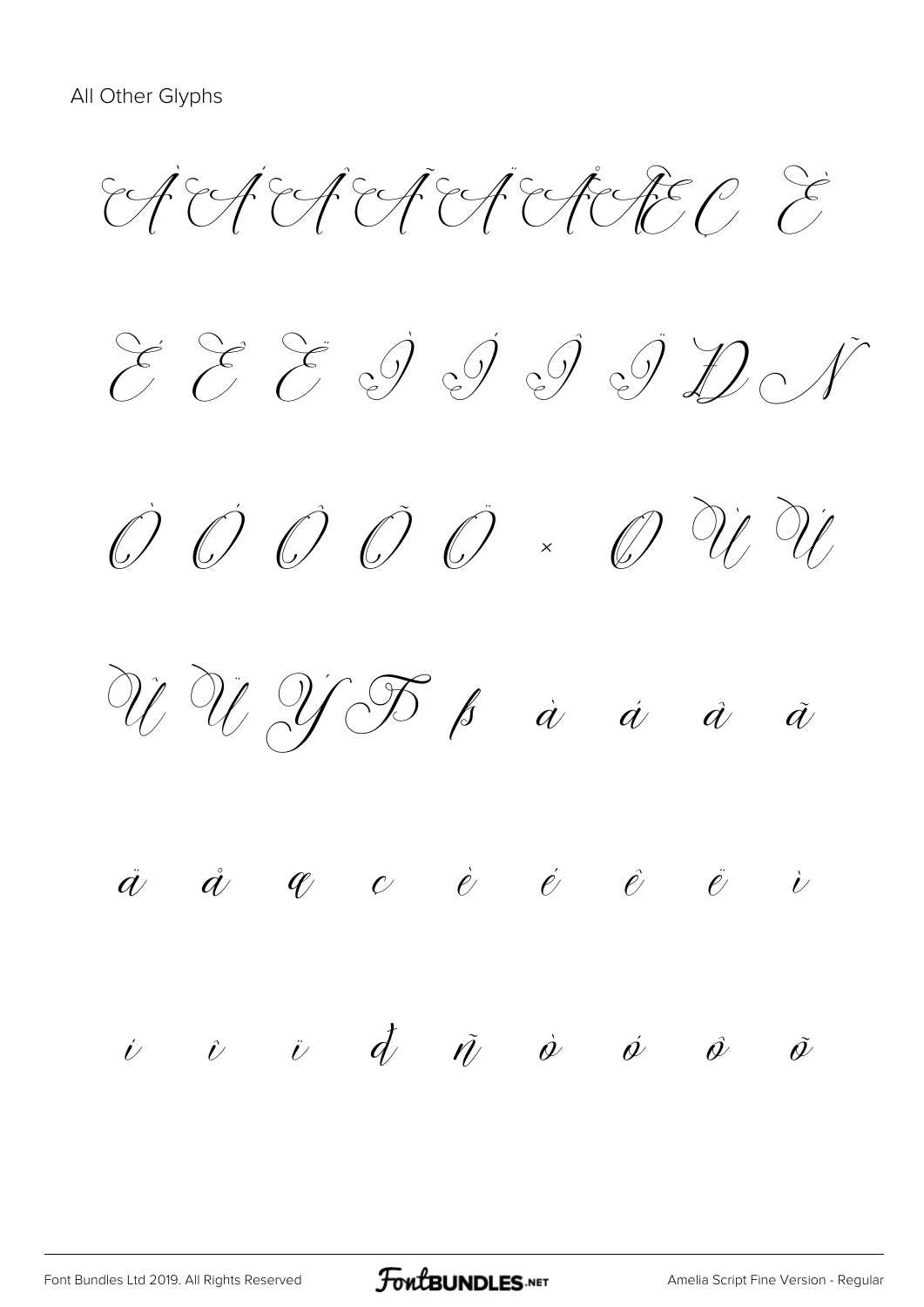*ö ÷ ø ù ú û ü ý þ ÿ Ā ā Ă ă Ą ą Ć ć Ċ ċ Č č Ď ď Đ đ Ē ē Ė ė Ę ę Ě ě Ğ ğ Ġ Ģ ģ Ħ ħ Ĩ ĩ Ī ī Į į İ ı IJ ij Ķ ķ Ĺ ĺ Ļ ļ Ľ ľ Ŀ ŀ Ł ł*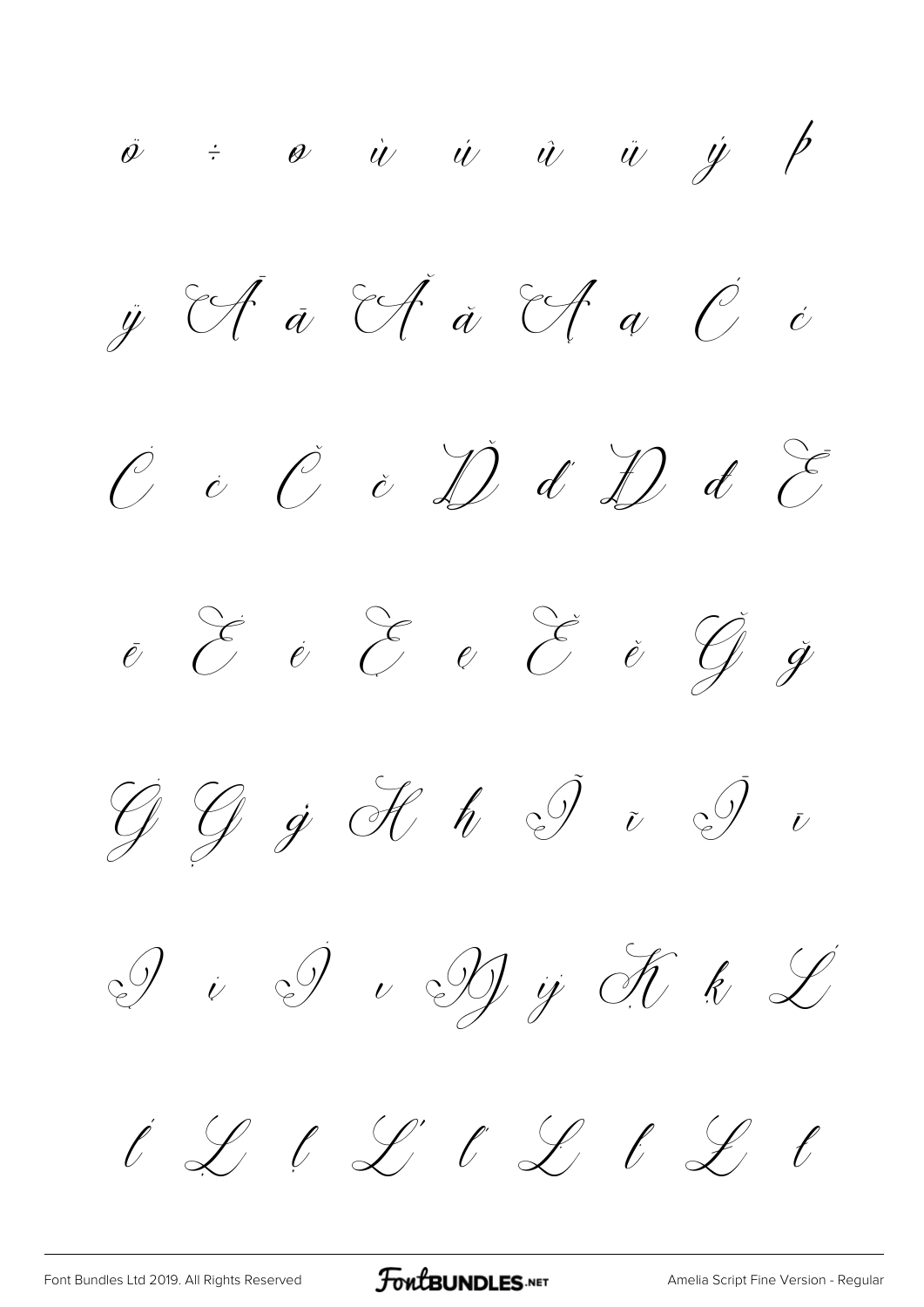*Ń ń Ņ ņ Ň ň Ŋ ŋ Ō*

*ō Ő ő Œ œ Ŕ ŕ Ŗ ŗ*

*Ř ř Ś ś Ş ş Š š Ţ*

*ţ Ť ť Ŧ ŧ Ũ ũ Ū ū*

*Ů ů Ű ű Ų ų Ŵ ŵ Ŷ*

*ŷ Ÿ Ź ź Ż ż Ž ž Ǽ*

*ǽ Ǿ ǿ Ș ș Ț ț ˆ ˇ*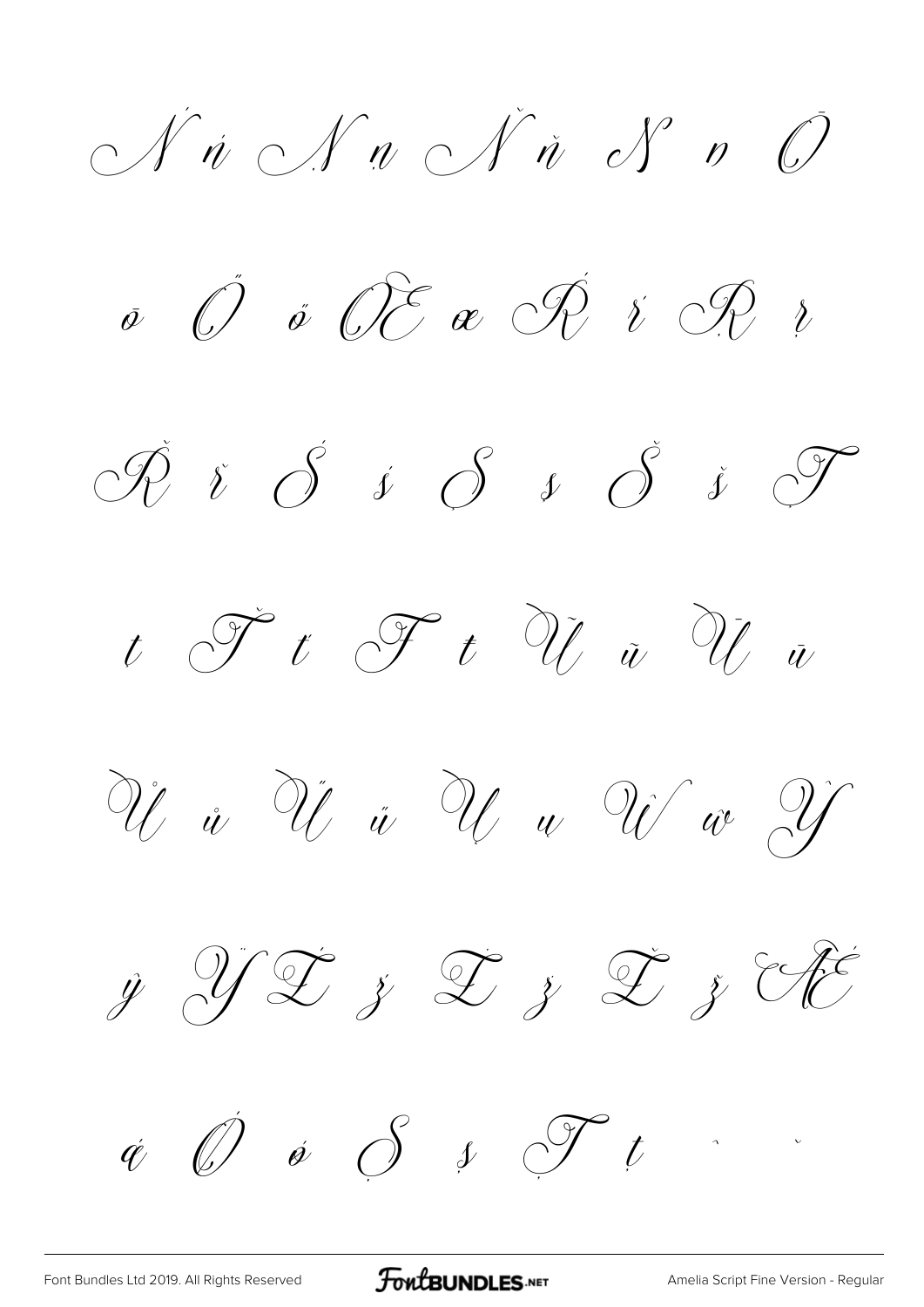*˘ ˙ ˚ ˛ ˜ ˝ ̦ Ẁ ẁ*

*Ẃ ẃ Ẅ ẅ Ỳ ỳ Ỹ ỹ "*

*" † ‡ … ‰ ‹ › ⁄ €*

*№ ™ − ≈ ≠ ◊*

ACACACACACACA

Actesotesestes

ACACACACACACA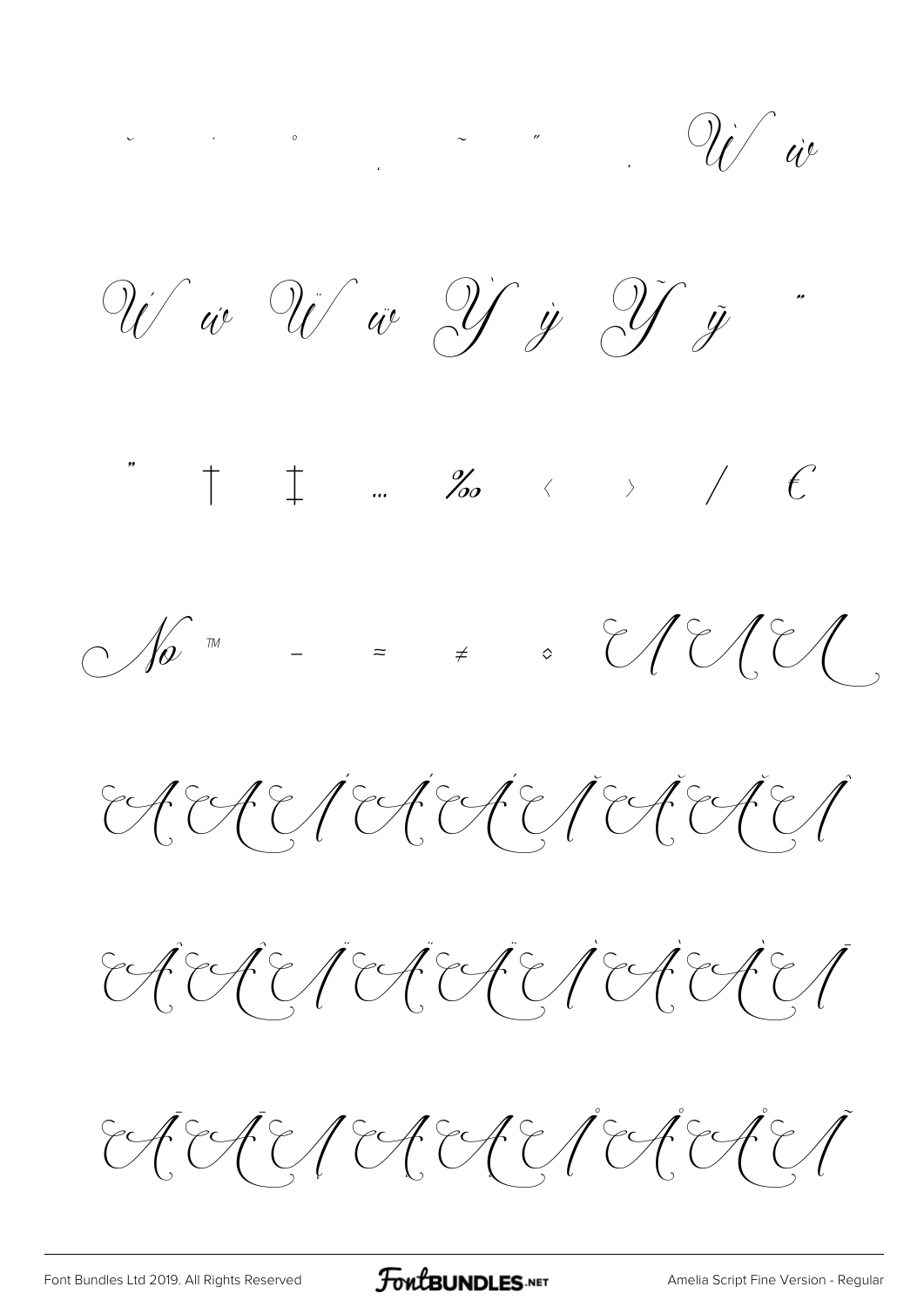ACABBCCCCC

CÉCECECECE

CDDDD DDD DE



 $z$  and  $z$  and  $z$  and



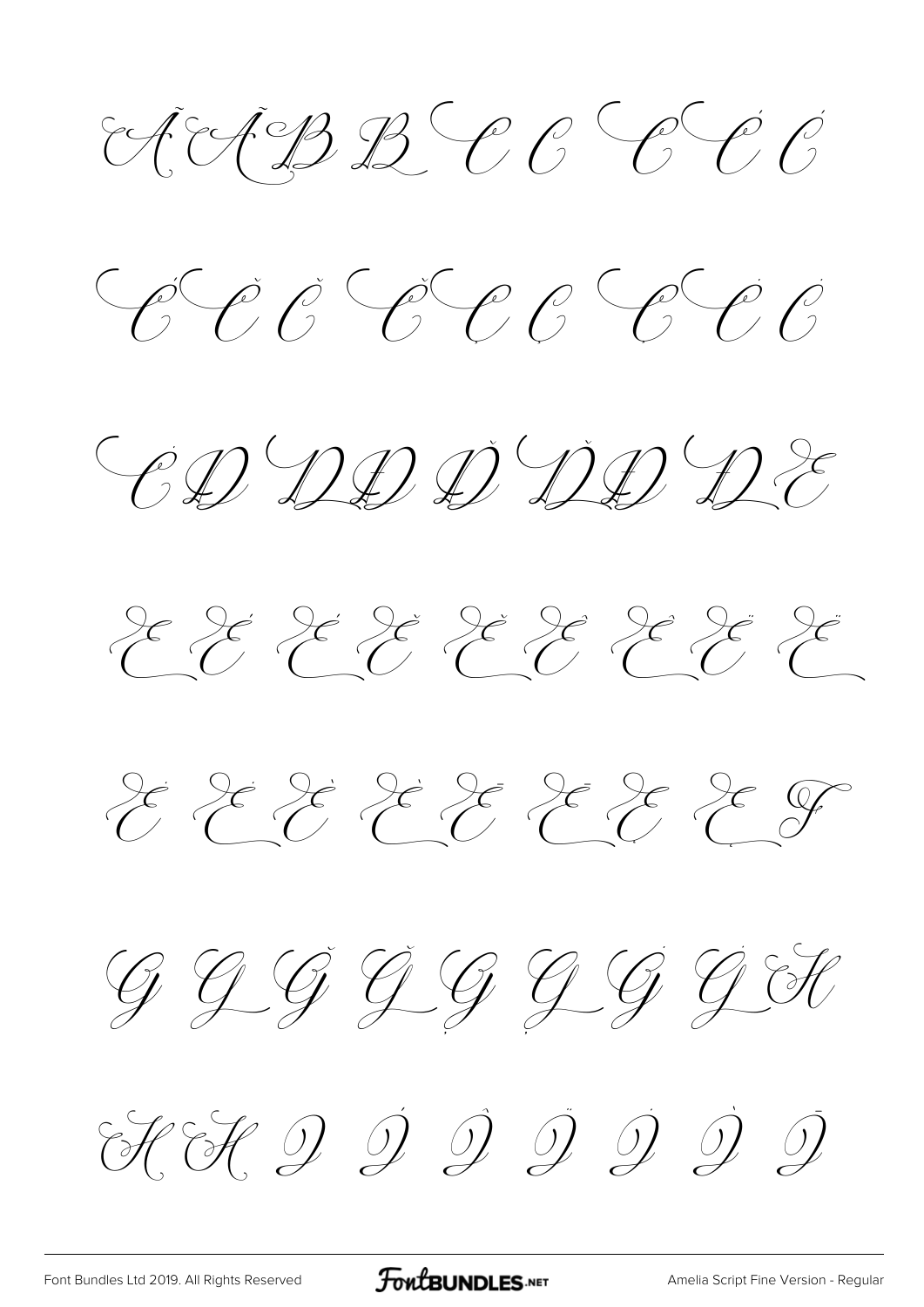I J J J H H H A L

 $LL2L2L2L2L2$ 

LARMARNEVENET

 $\mathscr{O}^{\circ}\mathscr{O}^{\circ}\mathscr{O}^{\circ}\mathscr{O}^{\circ}\mathscr{O}^{\circ}\mathscr{O}^{\circ}\mathscr{O}^{\circ}\mathscr{O}^{\circ}\mathscr{O}^{\circ}$ 

DE Q Q Q CHERERER

EDERED S S S

TFFFFWU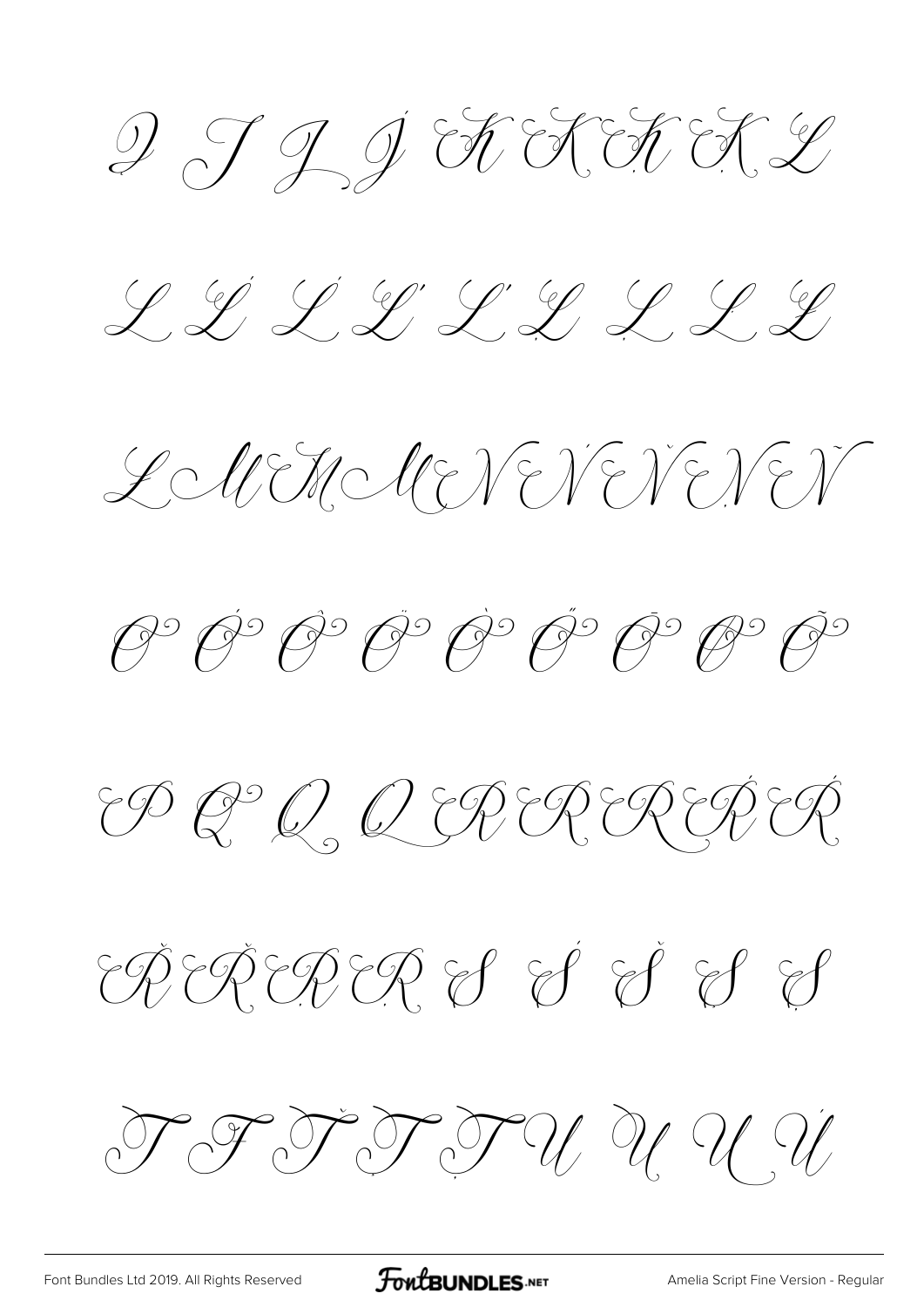Verien de la Grande Verilie de la Soul  $\partial_{\ell} Q \hat{U} \hat{U} Q \hat{U} Q \hat{U} Q \hat{U} Q \hat{U} Q \hat{U}$ X V V V V V V T I TF TF TF T I  $\begin{array}{ccccccccc} q & q & \mathcal{A} & d & \mathcal{A} & d & \mathcal{A} & d \end{array}$  $\dot{q}$   $\ddot{q}$   $\ddot{q}$   $\ddot{q}$   $\ddot{q}$   $\ddot{q}$   $\ddot{q}$   $\ddot{q}$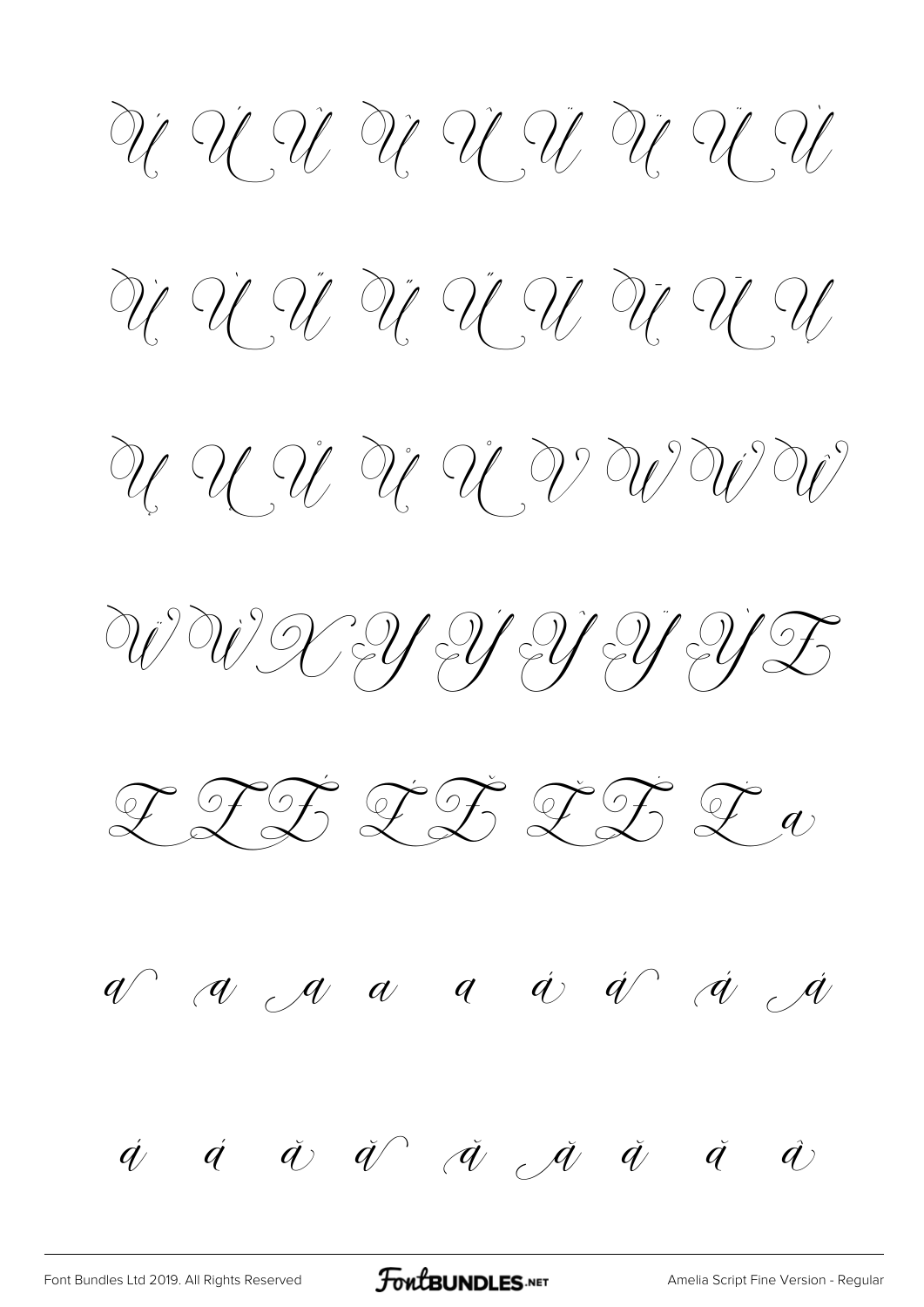$\dot{q}$   $\dot{q}$   $\dot{q}$   $\dot{q}$   $\dot{q}$   $\dot{q}$   $\dot{q}$   $\dot{q}$   $\dot{q}$  $\begin{array}{ccccc} \bar{q} & \bar{q} & \bar{q} & \bar{q} & \bar{q} & \bar{q} & \bar{q} & \bar{q} & \bar{q} \end{array}$  $q$   $\dot{q}$   $\dot{q}$   $\dot{q}$   $\dot{q}$   $\dot{q}$   $\dot{q}$   $\ddot{q}$   $\ddot{q}$  $\tilde{q}$   $\tilde{q}$   $\tilde{q}$   $\tilde{q}$   $\tilde{q}$   $\tilde{q}$   $\tilde{q}$   $\tilde{q}$   $\tilde{q}$   $\tilde{q}$  $b$   $c$   $c$   $c$   $c$   $c$   $c$   $c$   $c$  $\begin{array}{ccccccccccccc} \hat{C} & \hat{C} & \hat{C} & \hat{C} & \hat{C} & \hat{C} & \hat{C} & \hat{C} & \hat{C} & \hat{C} & \hat{C} & \hat{C} & \hat{C} & \hat{C} & \hat{C} & \hat{C} & \hat{C} & \hat{C} & \hat{C} & \hat{C} & \hat{C} & \hat{C} & \hat{C} & \hat{C} & \hat{C} & \hat{C} & \hat{C} & \hat{C} & \hat{C} & \hat{C} & \hat{C} & \hat{C} & \hat{C} & \hat{C} & \hat{C} &$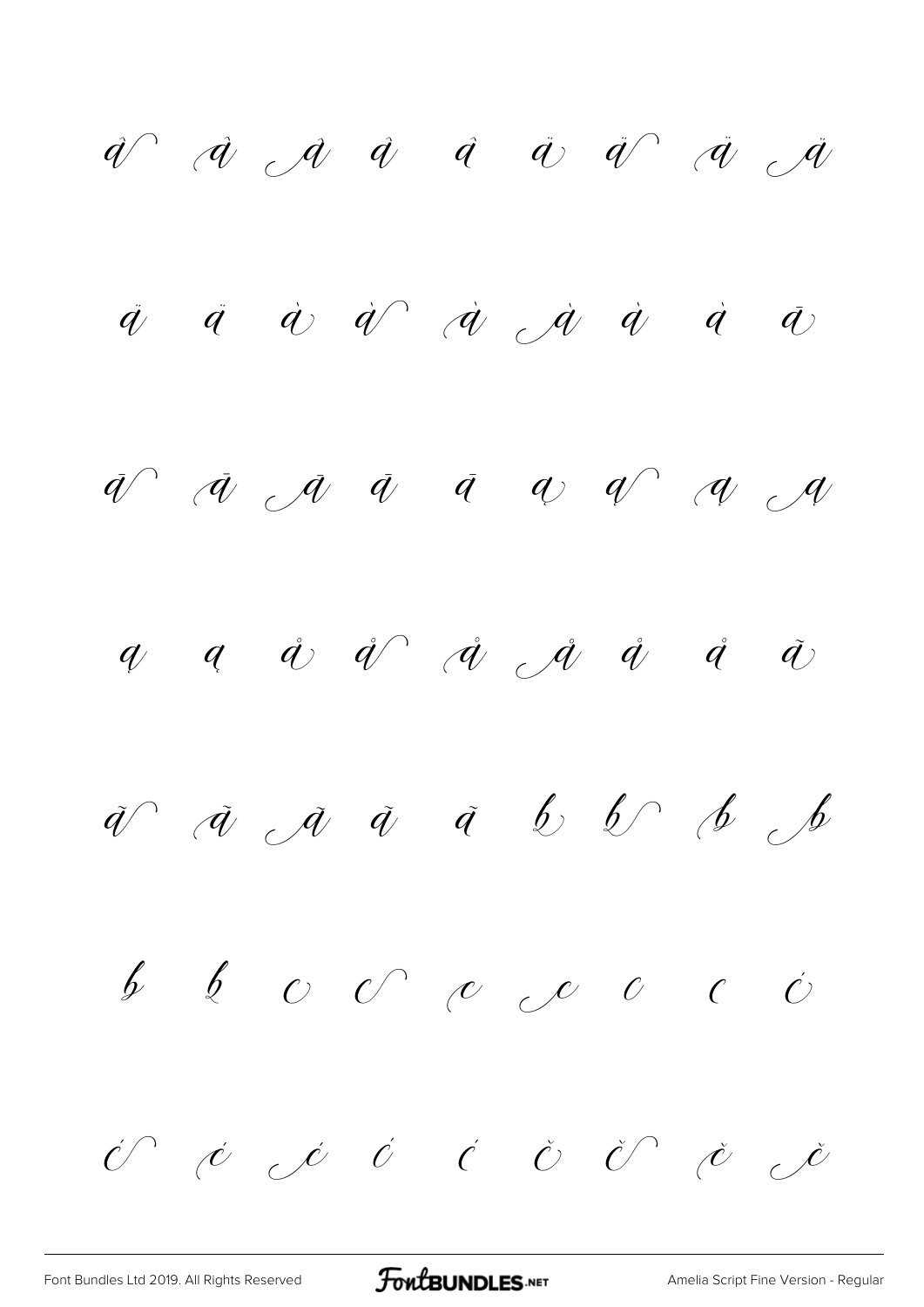$\begin{array}{cccccccccccccc} \check{C} & \check{C} & \check{C} & \check{C} & \check{C} & \check{C} & \check{C} & \check{C} & \check{C} & \check{C} & \end{array}$  $\begin{array}{cccccccccc} \mathcal{O} & \mathcal{O} & \mathcal{O} & \mathcal{O} & \mathcal{O} & \mathcal{O} & \mathcal{O} & \mathcal{O} & \mathcal{O} & \mathcal{O} & \mathcal{O} & \mathcal{O} & \mathcal{O} & \mathcal{O} & \mathcal{O} & \mathcal{O} & \mathcal{O} & \mathcal{O} & \mathcal{O} & \mathcal{O} & \mathcal{O} & \mathcal{O} & \mathcal{O} & \mathcal{O} & \mathcal{O} & \mathcal{O} & \mathcal{O} & \mathcal{O} & \mathcal{O} & \mathcal{O} & \$  $d$  d d' d' d' d' d' d d d d d d  $e$  d  $e$  $e$   $e$   $e$   $\acute{e}$   $\acute{e}$   $\acute{e}$   $\acute{e}$   $\acute{e}$   $\acute{e}$   $\acute{e}$  $\begin{array}{ccccccccccccc} \acute{C} & \acute{C} & \acute{C} & \acute{C} & \acute{C} & \acute{C} & \acute{C} & \acute{C} & \acute{C} & \acute{C} & \end{array}$  $\hat{e}$   $\hat{e}$   $\hat{e}$   $\hat{e}$   $\hat{e}$   $\hat{e}$   $\hat{e}$   $\hat{e}$   $\hat{e}$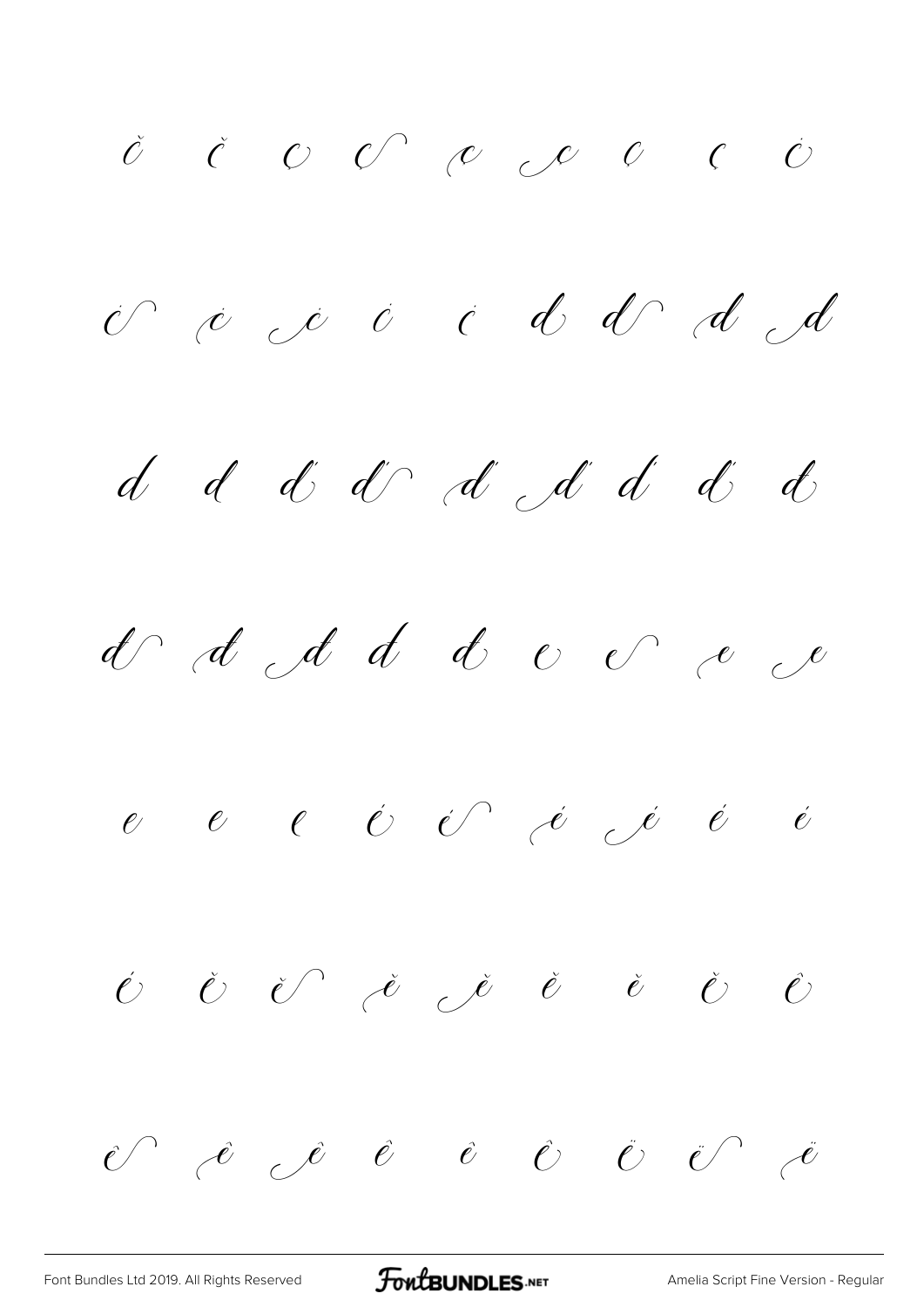$\overline{\mathscr{I}}$   $\overline{\mathscr{C}}$   $\overline{\mathscr{C}}$   $\overline{\mathscr{C}}$   $\overline{\mathscr{C}}$   $\overline{\mathscr{C}}$   $\overline{\mathscr{C}}$   $\overline{\mathscr{C}}$  $\begin{array}{ccccccccccccc} \dot{e} & \dot{e} & \dot{e} & \dot{e} & \dot{e} & \dot{e} & \dot{e} & \dot{e} & \dot{e} & \dot{e} & \dot{e} & \dot{e} & \dot{e} & \dot{e} & \dot{e} & \dot{e} & \dot{e} & \dot{e} & \dot{e} & \dot{e} & \dot{e} & \dot{e} & \dot{e} & \dot{e} & \dot{e} & \dot{e} & \dot{e} & \dot{e} & \dot{e} & \dot{e} & \dot{e} & \dot{e} & \dot{e} & \dot{e} & \dot{e} &$  $\begin{array}{cccccccccccccc} \vline & \vline & & & \vline & & & \vline & & & \vline & & & \vline & & & \vline & & & \vline & & & \vline & & & & \vline & & & & \vline & & & & \vline & & & & \vline & & & & \vline & & & & \vline & & & & \vline & & & & \vline & & & & \vline & & & & \vline & & & & \vline & & & & \vline & & & & \vline & & & & \vline & & & & \vline & & & & \vline & & & & \vline & & & & \vline & & & & \vline & & & & \vline & & & & \vline & & & & \vline & & & & & \v$ ce ce ce b b & d 6 g g g g g g g g  $\mathcal{J}$   $\check{g}$   $\check{g}$   $\check{g}$   $\check{g}$   $\check{g}$   $\mathcal{J}$   $\mathcal{J}$   $\check{g}$  $g$  g g h h h h h h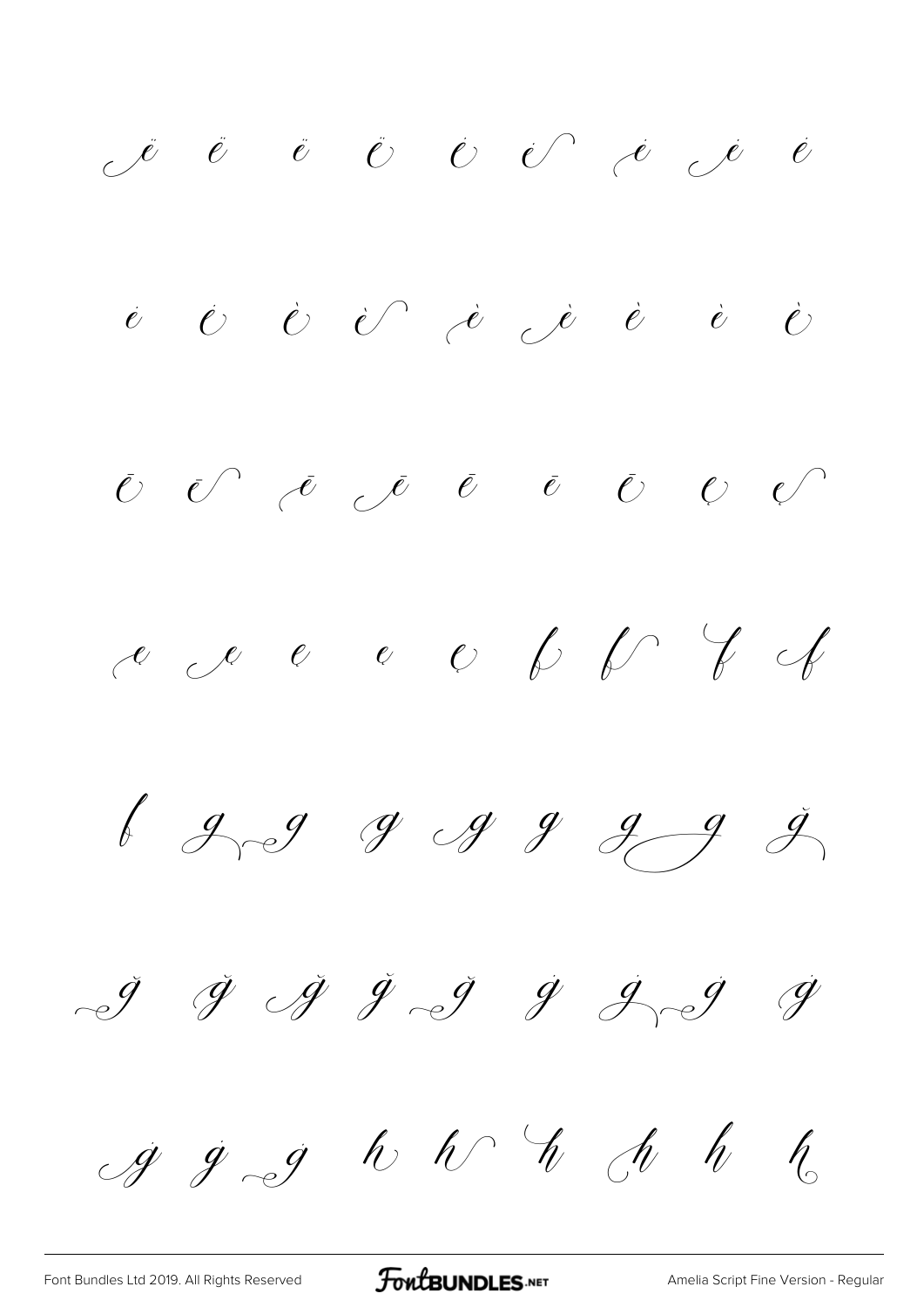$44444444444$  $h$   $h$   $h$   $h$   $dh$   $h$   $h$   $h$   $v$  $\begin{array}{ccccccccccccc} \nu & \alpha & \nu & \nu & \iota & \nu & \nu & \alpha & \nu \end{array}$  $\begin{array}{ccccccccccccc} \nu & \iota & \dot{\nu} & \dot{\nu} & \dot{\alpha} & \dot{\alpha} & \dot{\omega} & \dot{\omega} & \dot{\omega} & \dot{\omega} & \dot{\omega} & \dot{\omega} & \dot{\omega} & \dot{\omega} & \dot{\omega} & \dot{\omega} & \dot{\omega} & \dot{\omega} & \dot{\omega} & \dot{\omega} & \dot{\omega} & \dot{\omega} & \dot{\omega} & \dot{\omega} & \dot{\omega} & \dot{\omega} & \dot{\omega} & \dot{\omega} & \dot{\omega} & \dot{\omega} & \dot{\omega} & \dot{\omega} & \dot{\omega} & \dot{\omega} & \dot{\omega} & \dot{\omega}$  $\overline{\partial}$   $\overline{\partial}$   $\overline{\partial}$   $\overline{\partial}$   $\overline{\partial}$   $\overline{\partial}$   $\overline{\partial}$   $\overline{\partial}$   $\overline{\partial}$   $\overline{\partial}$   $\overline{\partial}$   $\overline{\partial}$  $\begin{array}{ccccccccc} \nu & \alpha & \nu & \nu & \nu & \nu & \alpha & \nu & \nu \end{array}$  $U \begin{array}{ccccccccc} U & \tilde{U} & \tilde{U} & \tilde{U} & \tilde{U} & \tilde{U} & \tilde{U} & \tilde{U} & \tilde{U} & \tilde{U} & \tilde{U} & \tilde{U} & \tilde{U} & \tilde{U} & \tilde{U} & \tilde{U} & \tilde{U} & \tilde{U} & \tilde{U} & \tilde{U} & \tilde{U} & \tilde{U} & \tilde{U} & \tilde{U} & \tilde{U} & \tilde{U} & \tilde{U} & \tilde{U} & \tilde{U} & \tilde{U} & \tilde{U$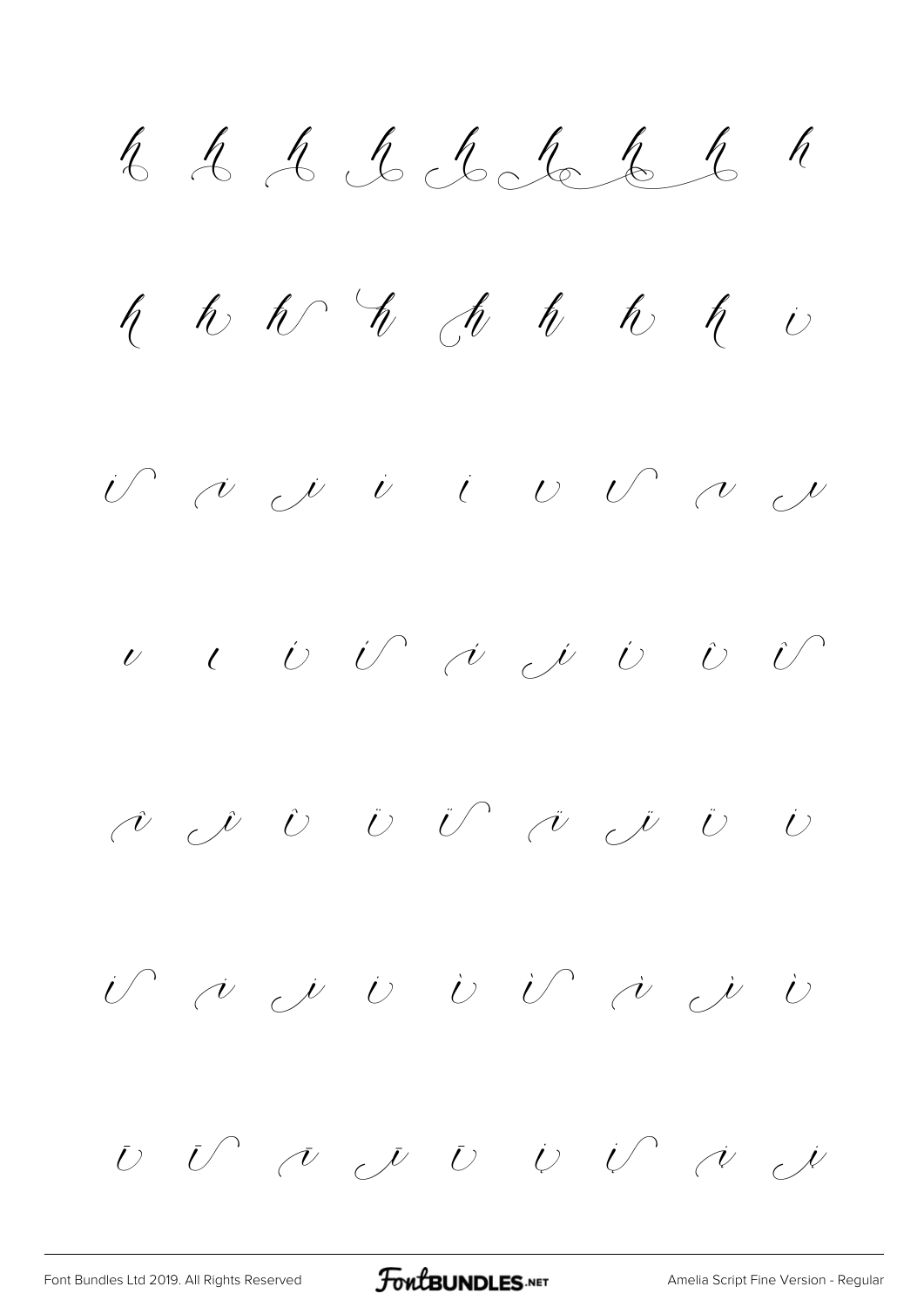$\omega$  for  $j$  of  $j$  be the  $k$ & k k k k k k k 6041116664 J V G G U J J V G 6 6 7 8 6 6 6 7  $d$   $b$   $c$   $m$   $m$   $m$   $m$   $m$  $m \ll m \ll m \ll m \ll m \ll m$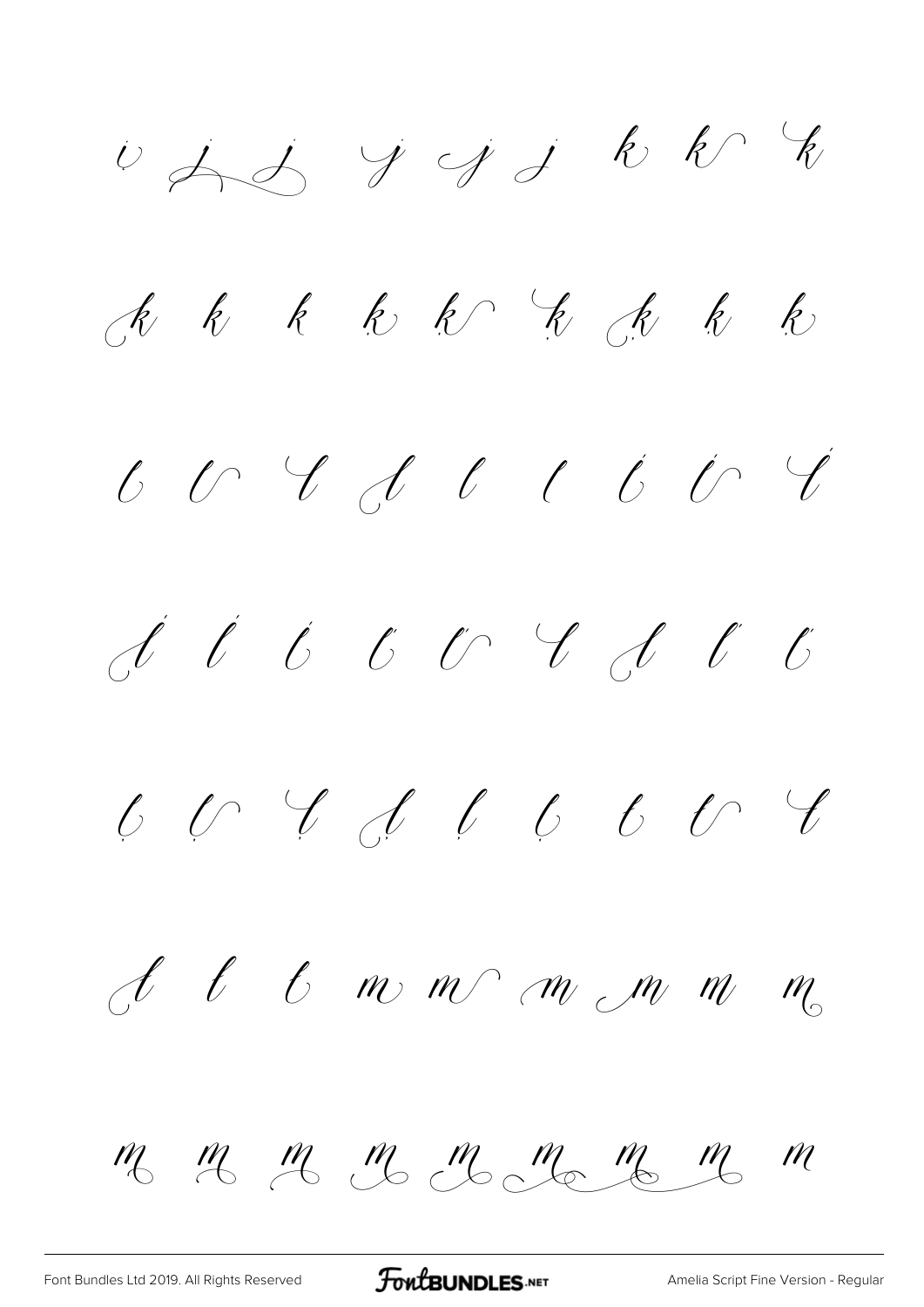$M \quad M \quad M \quad M \quad M \quad M \quad M \quad M$  Ń *Ň Ň* Ň Ý Ň Ň *Ň*  $\check{\mathscr{U}}$   $\check{\mathscr{U}}$   $\mathscr{W}$   $\mathscr{W}$   $\mathscr{W}$   $\mathscr{W}$   $\mathscr{W}$   $\check{\mathscr{W}}$  $\tilde{M}$   $\tilde{M}$   $\tilde{M}$   $\tilde{M}$   $\tilde{M}$   $Q$   $Q'$   $Q'$   $Q$  $\begin{array}{ccccccccccccc} \mathbf{0} & \mathbf{0} & \mathbf{0} & \mathbf{0} & \mathbf{0} & \mathbf{0} & \mathbf{0} & \mathbf{0} & \mathbf{0} & \mathbf{0} & \mathbf{0} & \mathbf{0} & \mathbf{0} & \mathbf{0} & \mathbf{0} & \mathbf{0} & \mathbf{0} & \mathbf{0} & \mathbf{0} & \mathbf{0} & \mathbf{0} & \mathbf{0} & \mathbf{0} & \mathbf{0} & \mathbf{0} & \mathbf{0} & \mathbf{0} & \mathbf{0} & \mathbf{0} & \mathbf{0} &$  $\hat{\mathscr{Q}}$   $\hat{\mathscr{Q}}$   $\hat{\mathscr{Q}}$   $\hat{\mathscr{Q}}$   $\hat{\mathscr{Q}}$   $\hat{\mathscr{Q}}$   $\hat{\mathscr{Q}}$   $\hat{\mathscr{Q}}$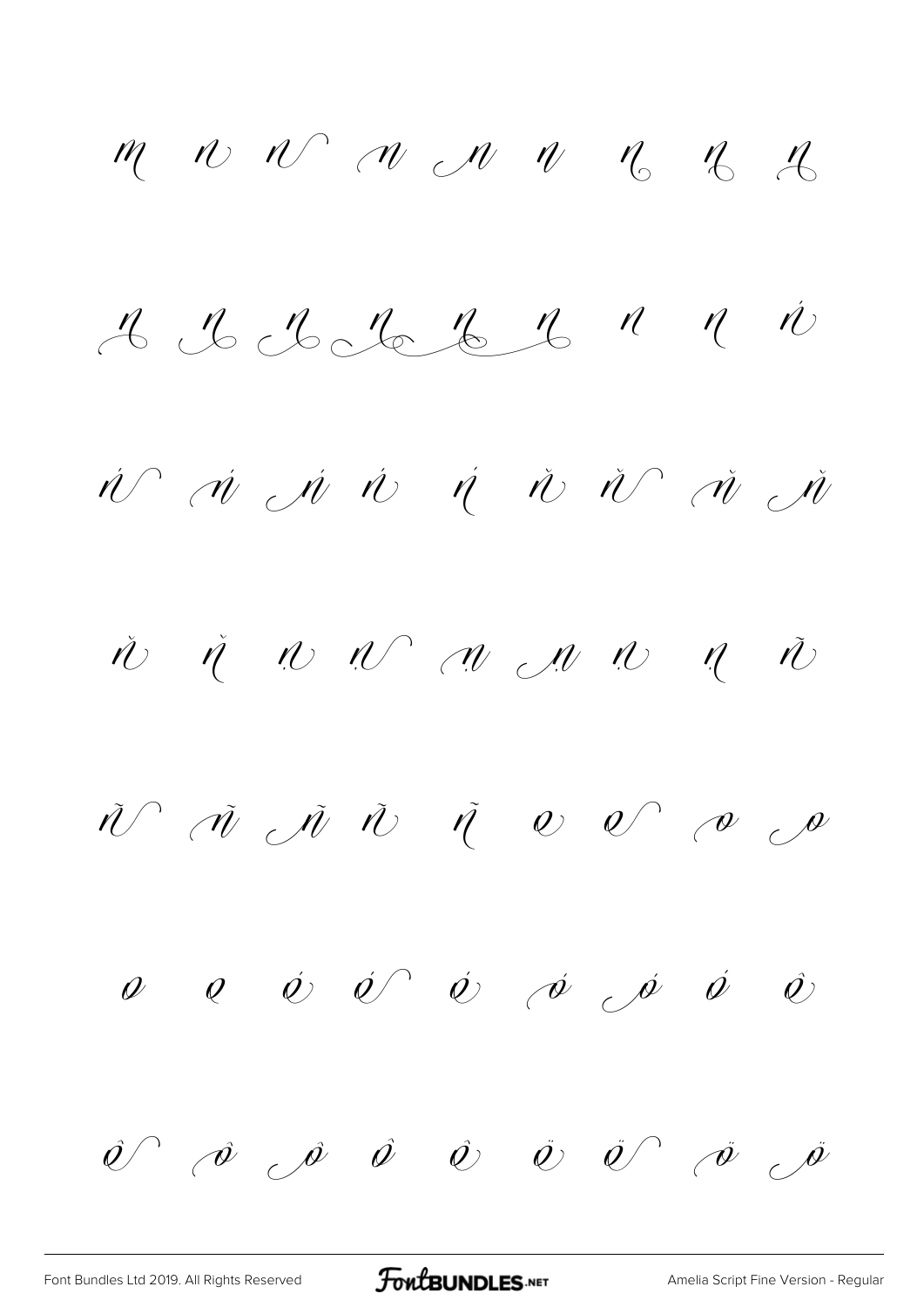$\dot{\theta}$   $\dot{\theta}$   $\dot{\theta}$   $\dot{\theta}$   $\dot{\theta}$   $\dot{\theta}$   $\dot{\theta}$   $\dot{\theta}$   $\dot{\theta}$  $\begin{array}{ccccccccc} \v{\phi} & \v{\phi} & \v{\phi} & \v{\phi} & \v{\phi} & \v{\phi} & \v{\phi} & \v{\phi} \end{array}$  $\begin{matrix} \bar{\mathcal{Q}} & \bar{\mathcal{Q}} & \mathcal{Q} & \mathcal{Q} \end{matrix} \quad \begin{matrix} \mathcal{Q} & \mathcal{Q} & \mathcal{Q} & \mathcal{Q} & \mathcal{Q} & \mathcal{Q} \end{matrix} \quad \begin{matrix} \bar{\mathcal{Q}} & \mathcal{Q} & \mathcal{Q} & \mathcal{Q} & \mathcal{Q} \end{matrix}$  $\tilde{\varrho}$   $\tilde{\varrho}$   $\tilde{\varrho}$   $\tilde{\varrho}$   $\tilde{\varrho}$   $\rho$   $\rho$   $\rho$  $R$   $P$   $P$   $R$   $R$   $Q$   $Q$   $Q$   $Q$  $\begin{array}{ccccccccccccccccc} \mathcal{E} & \mathcal{E} & \mathcal{E} & \mathcal{E} & \mathcal{E} & \mathcal{E} & \mathcal{E} & \mathcal{E} & \mathcal{E} & \mathcal{E} & \mathcal{E} & \mathcal{E} & \mathcal{E} & \mathcal{E} & \mathcal{E} & \mathcal{E} & \mathcal{E} & \mathcal{E} & \mathcal{E} & \mathcal{E} & \mathcal{E} & \mathcal{E} & \mathcal{E} & \mathcal{E} & \mathcal{E} & \mathcal{E} & \mathcal{E} & \mathcal{E} & \mathcal{E} & \mathcal{E}$  $\overline{\mathscr{E}}$   $\overline{\mathscr{E}}$   $\overline{\mathscr{E}}$   $\overline{\mathscr{E}}$   $\overline{\mathscr{E}}$   $\overline{\mathscr{E}}$   $\overline{\mathscr{E}}$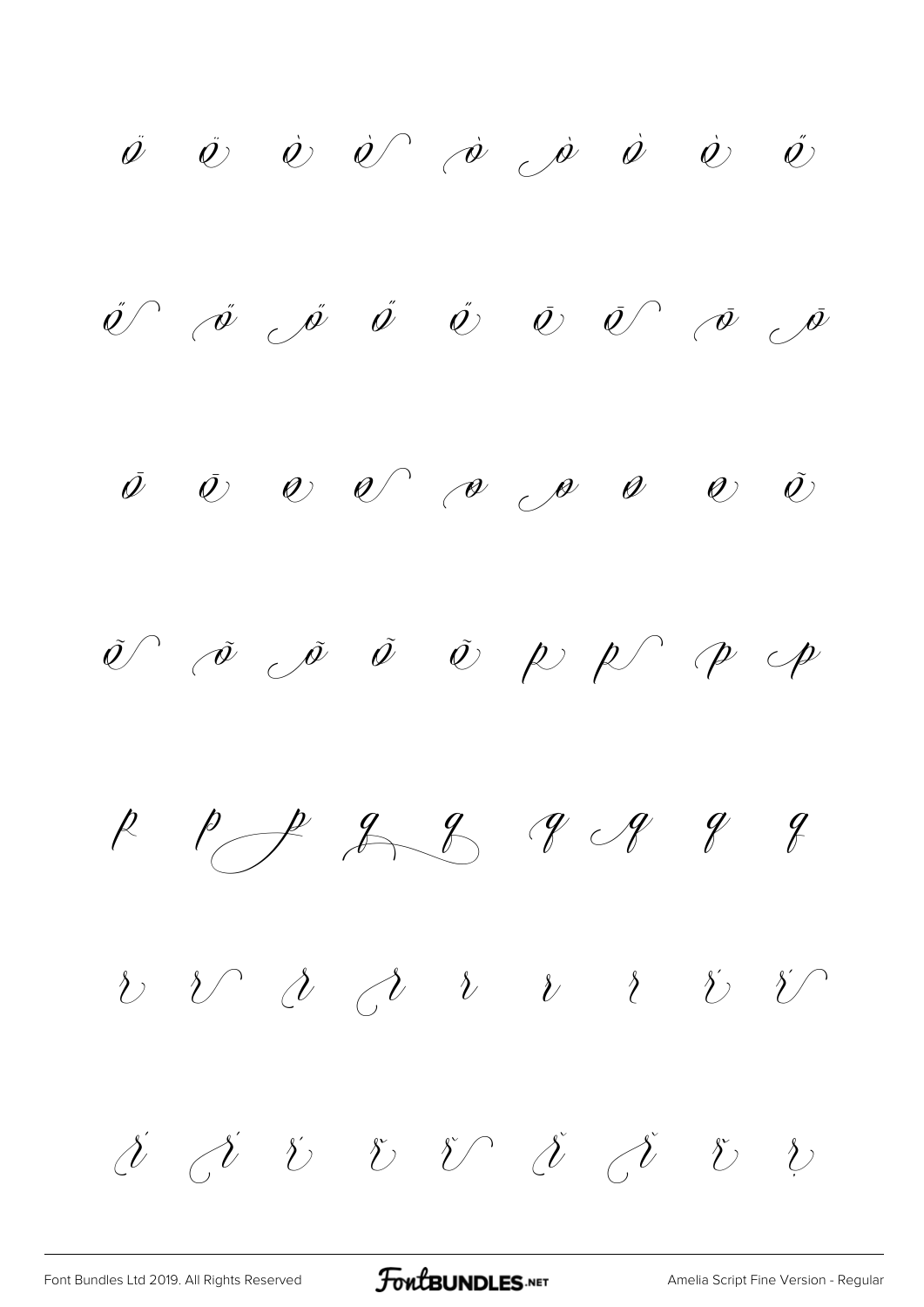$\begin{array}{cccccccccccccc} \mathcal{V} & \mathcal{A} & \mathcal{O} & \mathcal{V} & \mathcal{V} & \mathcal{S} & \mathcal{A} & \mathcal{S} & \mathcal{I} \end{array}$  $J\quad J\quad \acute{J}\quad \acute{J}\quad \acute{J}\quad \acute{J}\quad \acute{J}\quad \acute{J}\quad \acute{J}\quad \acute{J}\quad \acute{J}\quad \acute{J}\quad \acute{J}\quad \acute{J}\quad \acute{J}\quad \acute{J}\quad \acute{J}\quad \acute{J}\quad \acute{J}\quad \acute{J}\quad \acute{J}\quad \acute{J}\quad \acute{J}\quad \acute{J}\quad \acute{J}\quad \acute{J}\quad \acute{J}\quad \acute{J}\quad \acute{J}\quad \acute{J}\quad \acute{J}\quad \acute{J}\quad \acute{J}\quad \acute{J}\quad \acute{J}\quad \acute{J}\quad \acute{J}\quad \acute{J$  $\check{\mathcal{J}}$   $\check{\mathcal{J}}$   $\check{\mathcal{J}}$   $\mathcal{J}$   $\mathcal{J}$   $\mathcal{J}$   $\mathcal{J}$   $\mathcal{J}$   $\mathcal{J}$  $f$  &  $f$   $f$   $f$   $f$   $f$  $t$   $t$   $t$   $\mathcal{T}$   $\mathcal{T}$   $\mathcal{T}$   $\mathcal{T}$   $\mathcal{T}$ Trouver to the top of the top of the top of the top of the top of the top of the top of the top of the top of the top of the top of the top of the top of the top of the top of the top of the top of the top of the top of th  $\forall \tau$  to the total total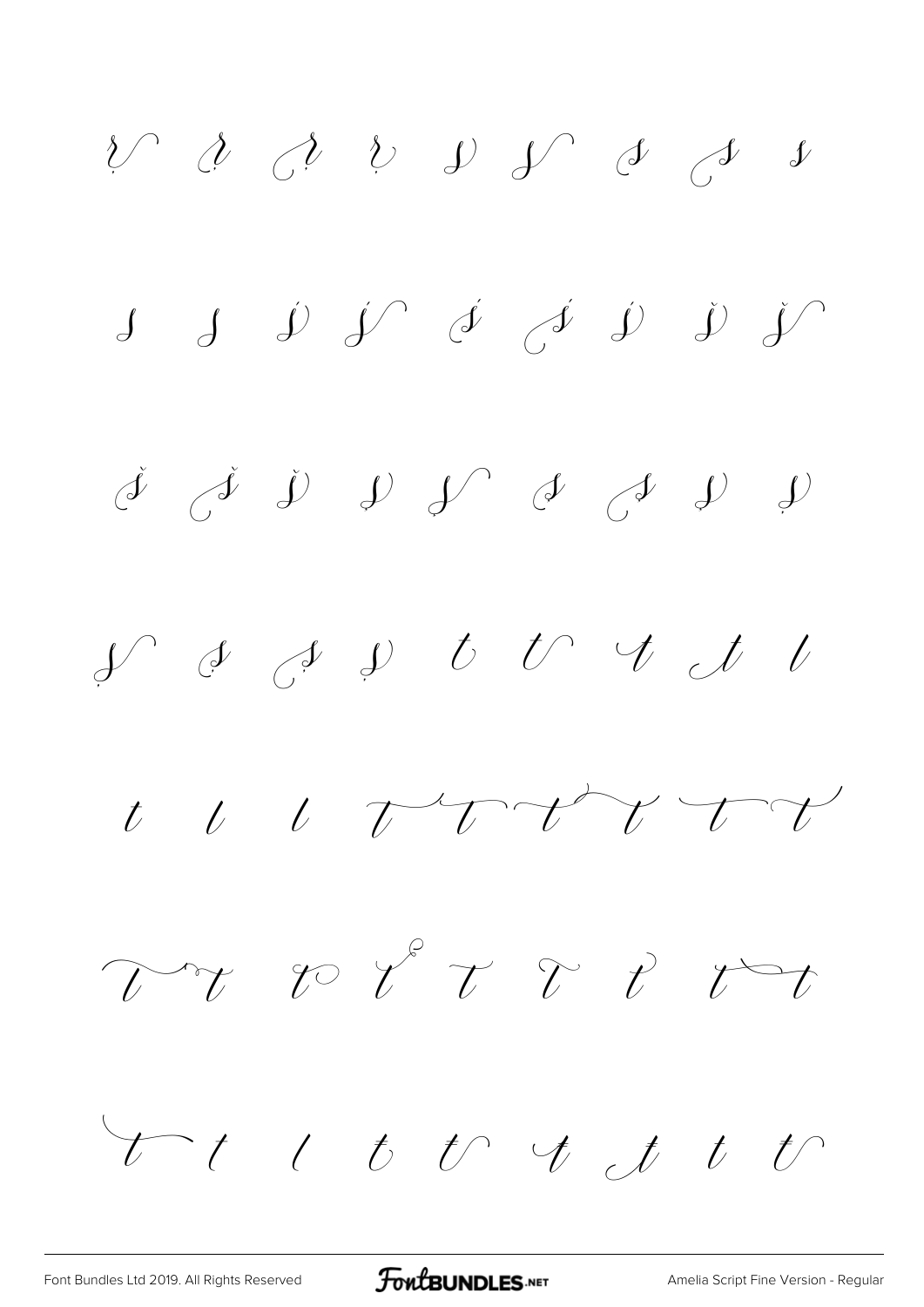ひひ む じ じ ひ ひ け せ t l t t t t y t l t  $\omega$   $\omega$   $\sim$   $\omega$   $\omega$   $\omega$   $\omega$   $\omega$   $\sim$   $\omega$  ji ji ji ji ji ji ji  $\ddot{a}$   $\ddot{a}$   $\ddot{a}$   $\ddot{a}$   $\ddot{a}$   $\ddot{a}$   $\ddot{a}$   $\ddot{a}$   $\ddot{a}$   $\ddot{a}$ u av av is is à de si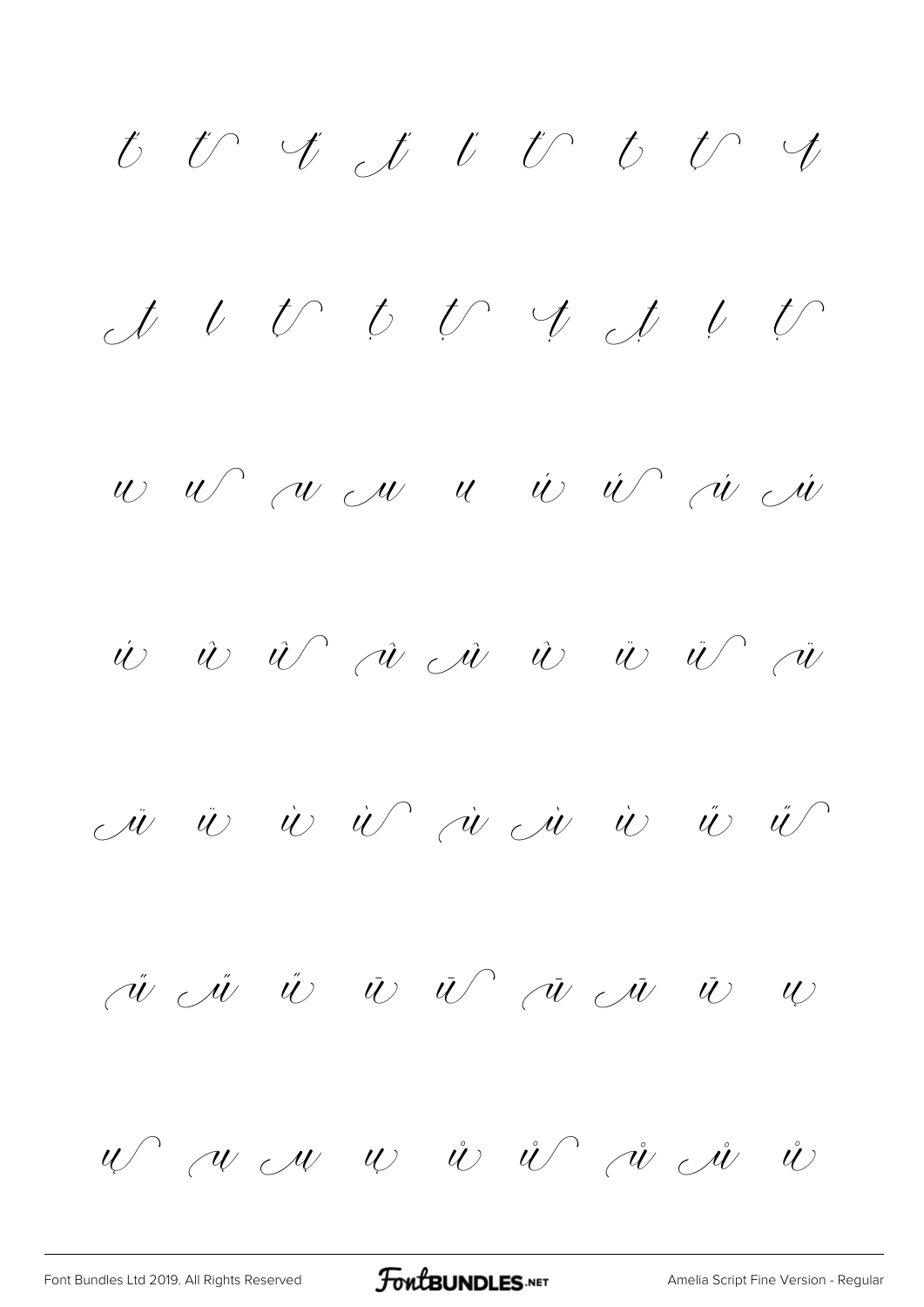$\begin{matrix} 0 & 0 \end{matrix}$  a contract  $\begin{matrix} 0 & 0 \end{matrix}$  at  $\begin{matrix} 0 & 0 \end{matrix}$  at  $\begin{matrix} 0 & 0 \end{matrix}$  $\mathcal{A}$   $\mathcal{A}$   $\mathcal{A}$   $\mathcal{A}$   $\mathcal{A}$   $\mathcal{A}$   $\mathcal{A}$   $\mathcal{A}$   $\mathcal{A}$   $\mathcal{A}$   $\mathcal{A}$ @ av av ad ad as av av ad  $\omega$   $\omega$   $\sim$   $\omega$   $\omega$   $\omega$   $\infty$   $\infty$   $\infty$ x J J J J J J J  $\dot{\mathscr{Y}}$  if  $\dot{\mathscr{Y}}$  if  $\dot{\mathscr{Y}}$  if  $\dot{\mathscr{Y}}$  if  $\dot{\mathscr{Y}}$  $\ddot{\mathcal{J}}$   $\ddot{\mathcal{J}}$   $\ddot{\mathcal{J}}$   $\ddot{\mathcal{J}}$   $\ddot{\mathcal{J}}$   $\ddot{\mathcal{J}}$   $\ddot{\mathcal{J}}$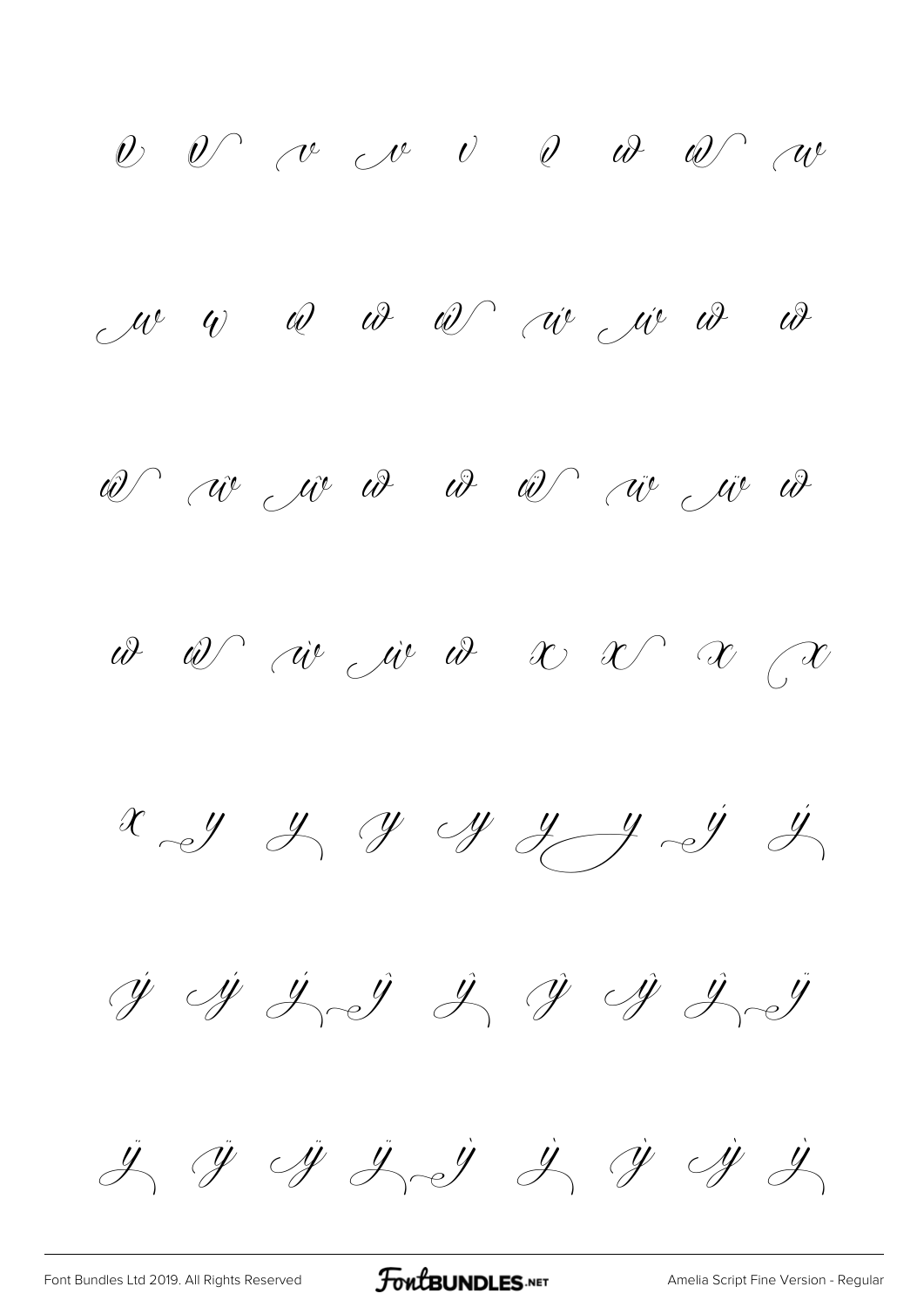3 - 3 3 3 3 3 8 8  $33338$  333333  $3$   $3$   $3$  aa aa bb bb cc cc ee ee ff ff hh hh U U mm  $m m$   $n n$   $n v$  as so  $\delta \lambda$   $\delta \lambda$  se ss is so the the te the U the U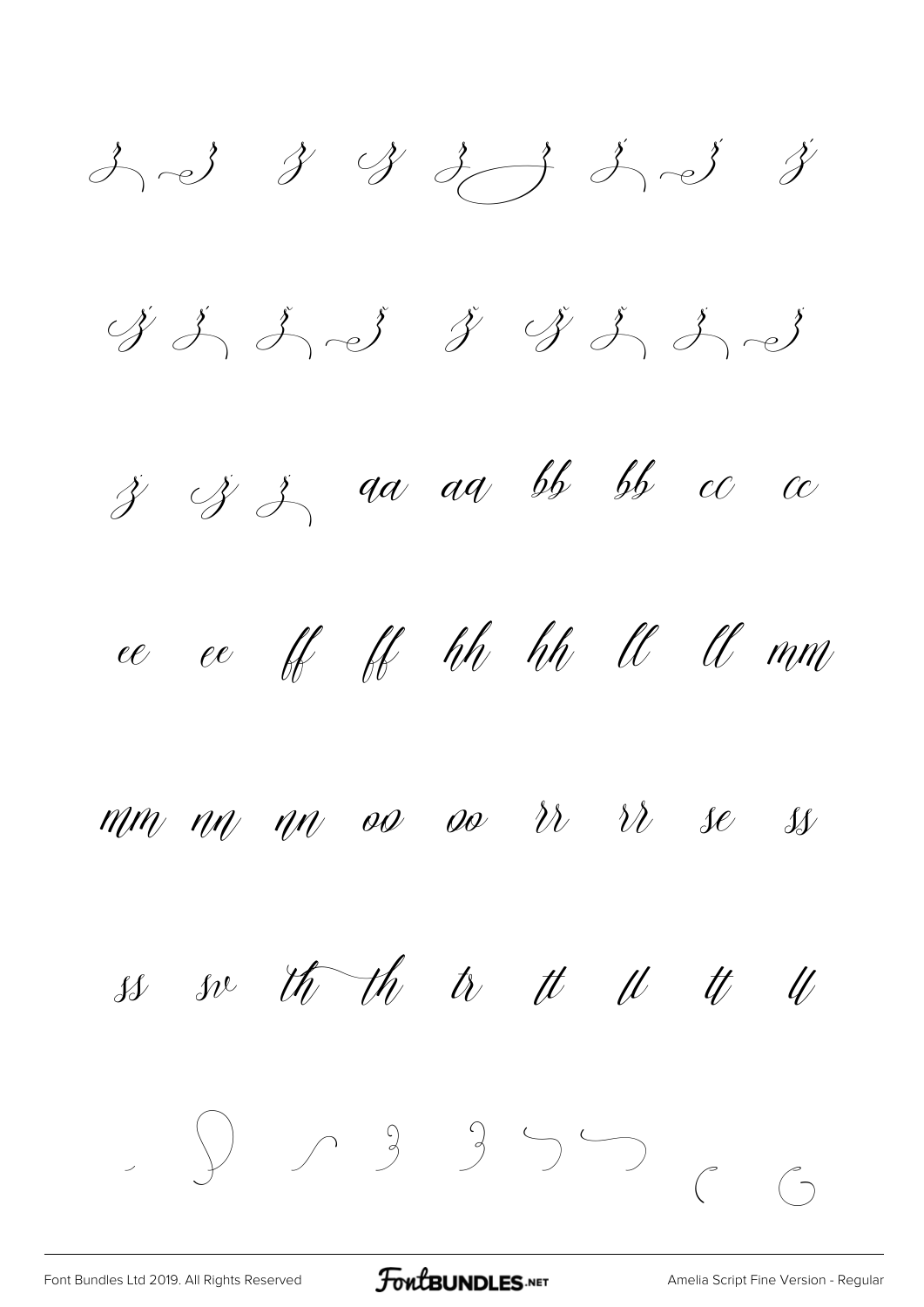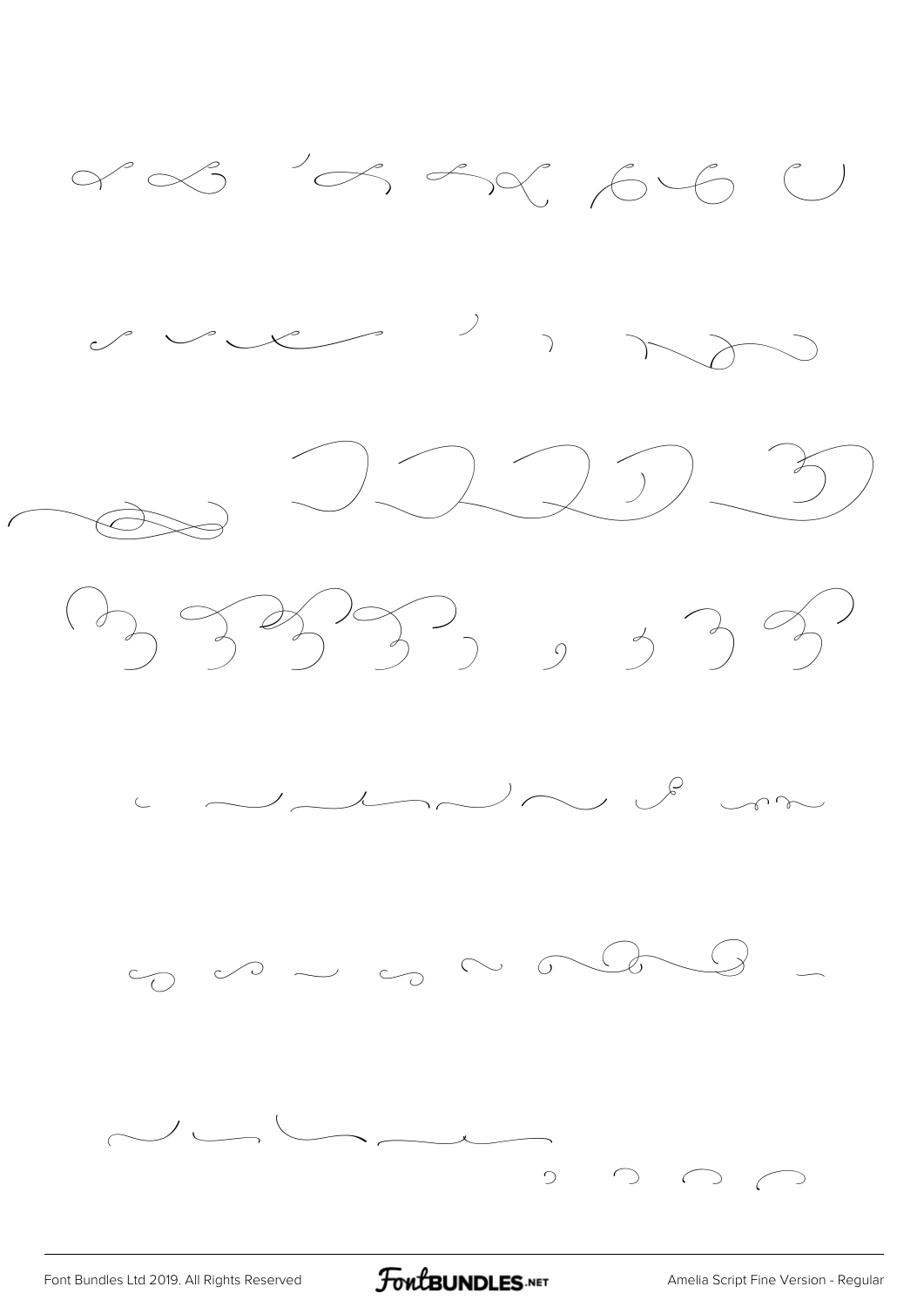![](_page_21_Figure_0.jpeg)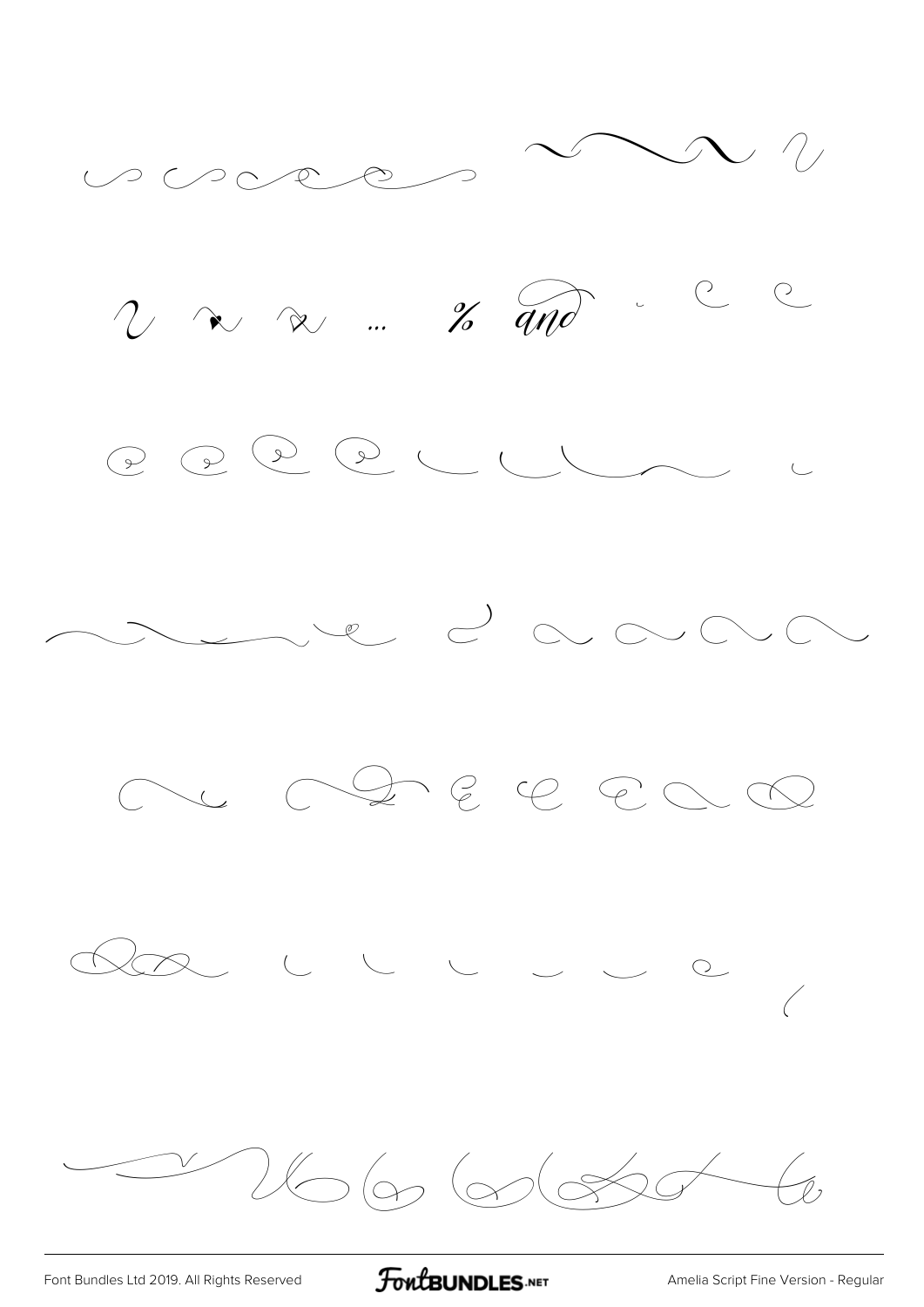![](_page_22_Picture_0.jpeg)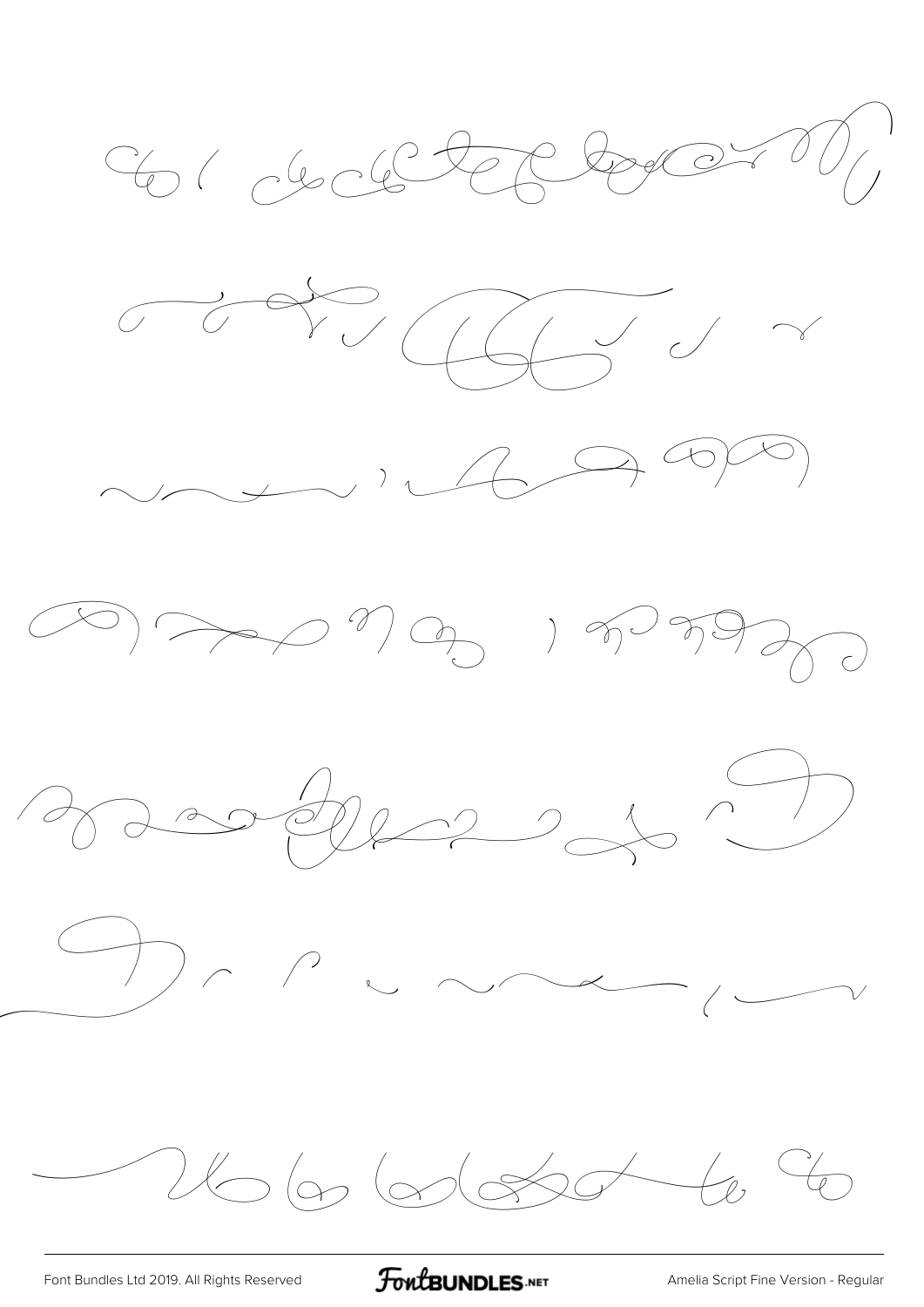![](_page_23_Figure_0.jpeg)

![](_page_23_Figure_1.jpeg)

 $\frac{1}{2}$ 

![](_page_23_Picture_4.jpeg)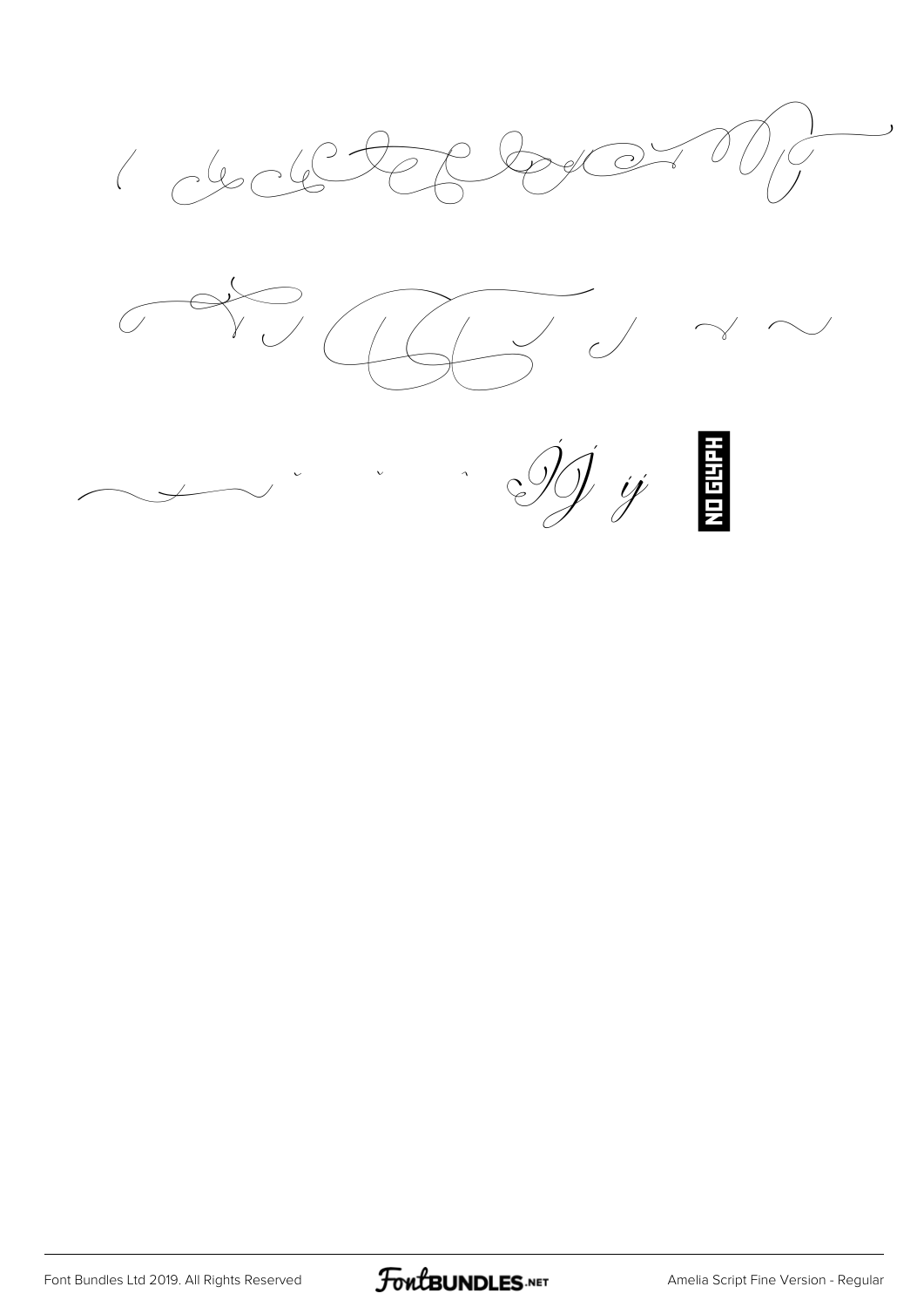## Amelia Script PP Fine Version - Regular

Uppercase Characters

*ABCDEFGHIJKL MNOPQRSTUVW XYZ*

Lowercase Characters

*abcdefghijklmnopqrstuvwxyz*

Numbers

*0123456789*

Punctuation and Symbols

*! " # \$ % & ' ( ) \* + , - . : ; < = > ? [ \ ] ^ \_ { | } ¡ ¢ £ ¤ ¥ ¦ § ¨ © ª « ® ¯ ° ± ´ · ¸ º » ¼ ½ ¾*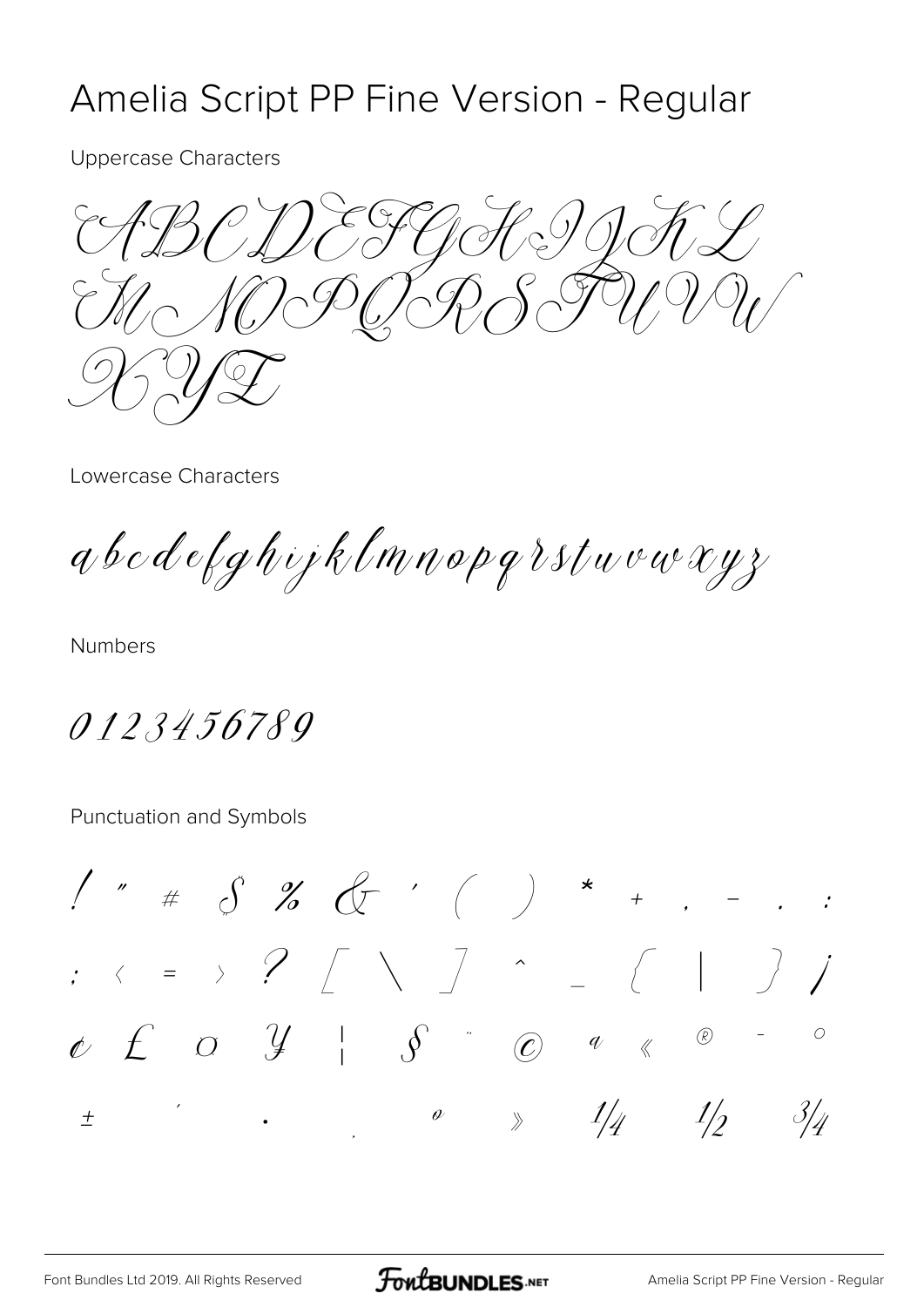*À Á Â Ã Ä ÅÆ Ç È*

*É Ê Ë Ì Í Î Ï Ð Ñ*

*Ò Ó Ô Õ Ö × Ø Ù Ú*

*Û Ü Ý Þ ß à á â ã*

*ä å æ ç è é ê ë ì í î ï ð ñ ò ó ô õ*

![](_page_25_Picture_7.jpeg)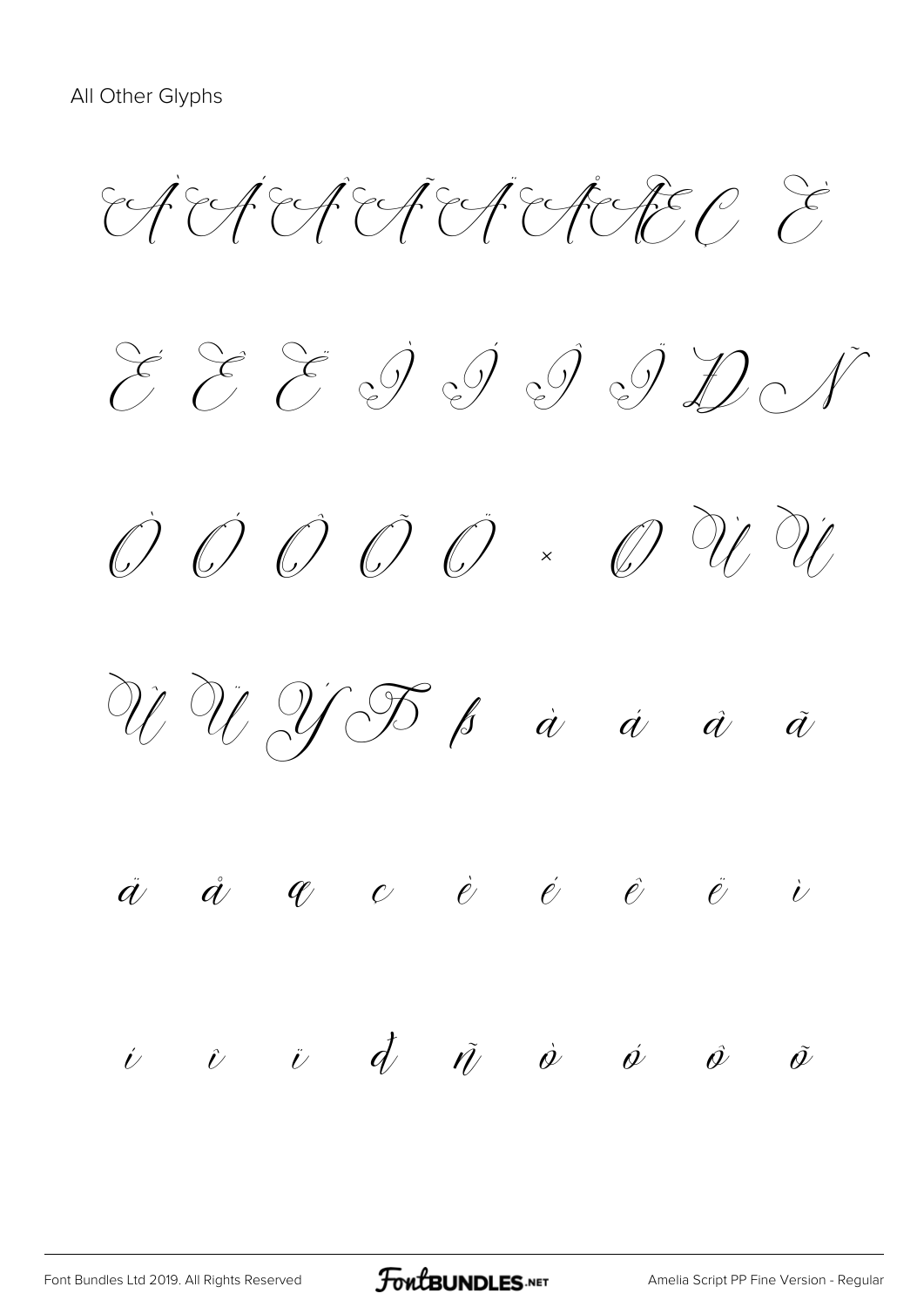*ö ÷ ø ù ú û ü ý þ ÿ Ā ā Ă ă Ą ą Ć ć Ċ ċ Č č Ď ď Đ đ Ē ē Ė ė Ę ę Ě ě Ğ ğ Ġ Ģ ģ Ħ ħ Ĩ ĩ Ī ī Į į İ ı IJ ij Ķ ķ Ĺ ĺ Ļ ļ Ľ ľ Ŀ ŀ Ł ł*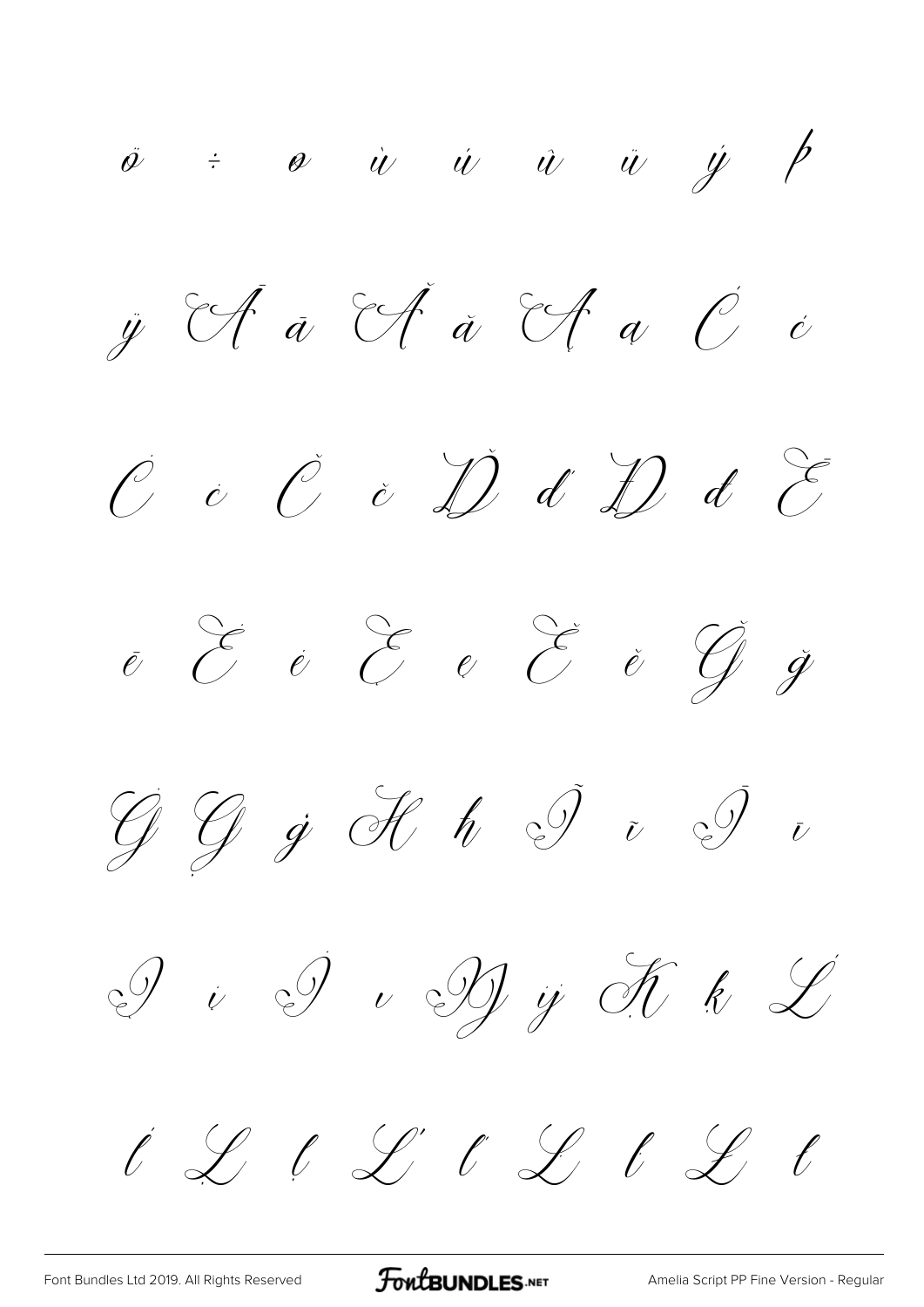*Ń ń Ņ ņ Ň ň Ŋ ŋ Ō*

*ō Ő ő Œ œ Ŕ ŕ Ŗ ŗ*

*Ř ř Ś ś Ş ş Š š Ţ*

*ţ Ť ť Ŧ ŧ Ũ ũ Ū ū*

*Ů ů Ű ű Ų ų Ŵ ŵ Ŷ*

*ŷ Ÿ Ź ź Ż ż Ž ž Ǽ*

*ǽ Ǿ ǿ Ș ș Ț ț ˆ ˇ*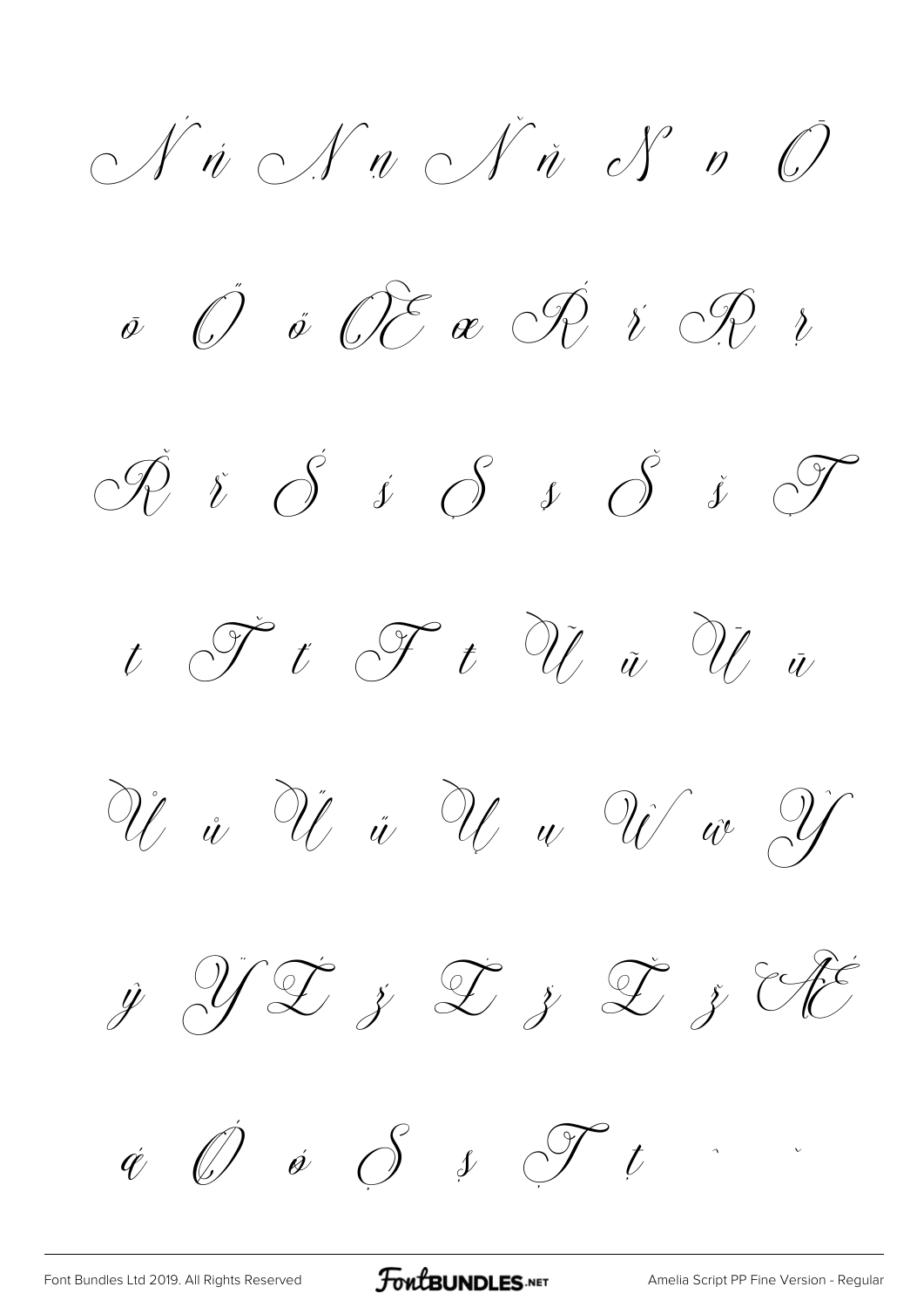*˘ ˙ ˚ ˛ ˜ ˝ ̦ Ẁ ẁ*

*Ẃ ẃ Ẅ ẅ Ỳ ỳ Ỹ ỹ "*

*" † ‡ … ‰ ‹ › ⁄ €*

*№ ™ − ≈ ≠ ◊*

ACACACACACACA

ACCICLESCICLES

ACCICACACICACICI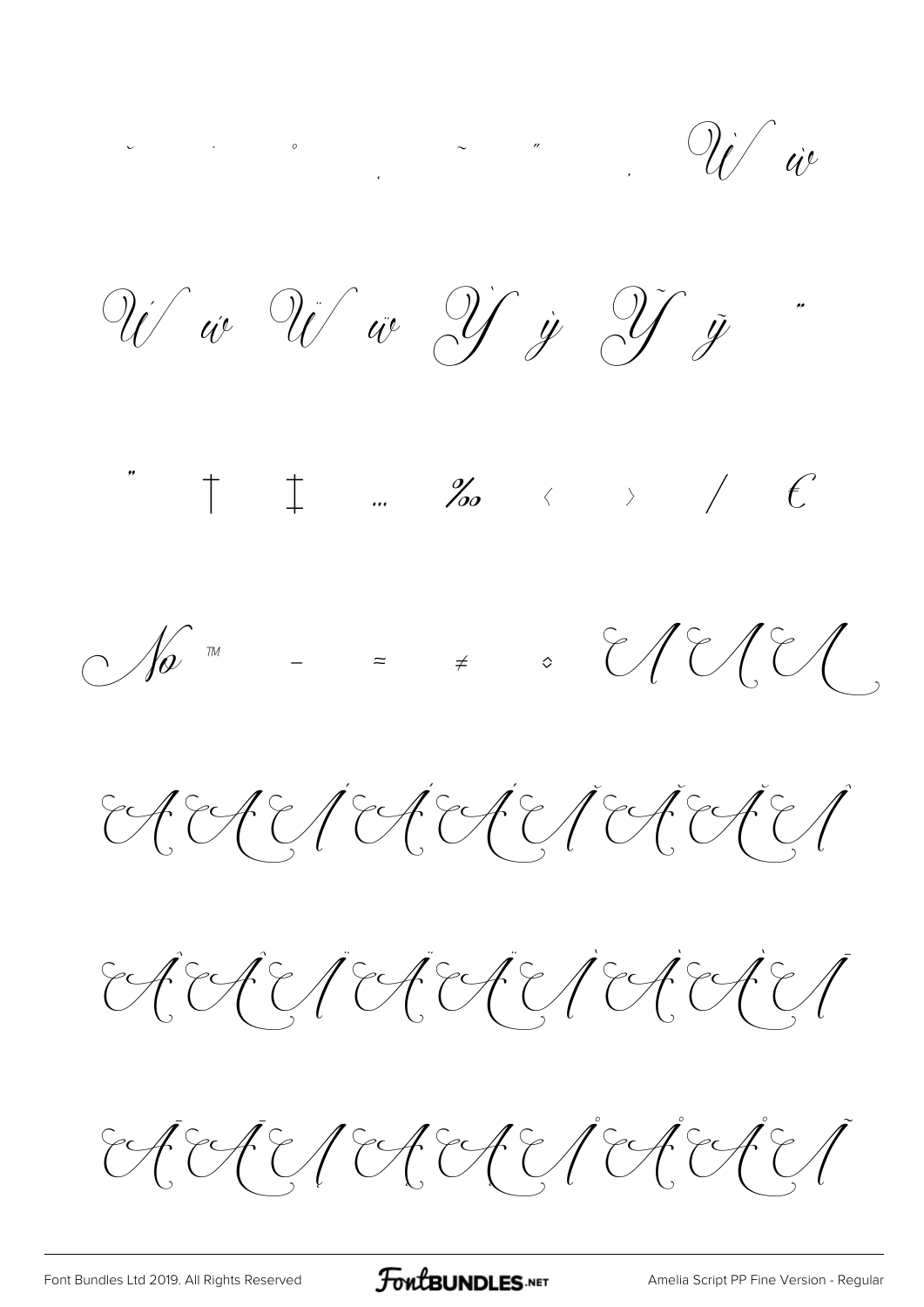ACABBCCCCC

CÉCECECECE

CDDDD DDD DE

![](_page_29_Picture_3.jpeg)

![](_page_29_Picture_4.jpeg)

![](_page_29_Picture_5.jpeg)

![](_page_29_Picture_6.jpeg)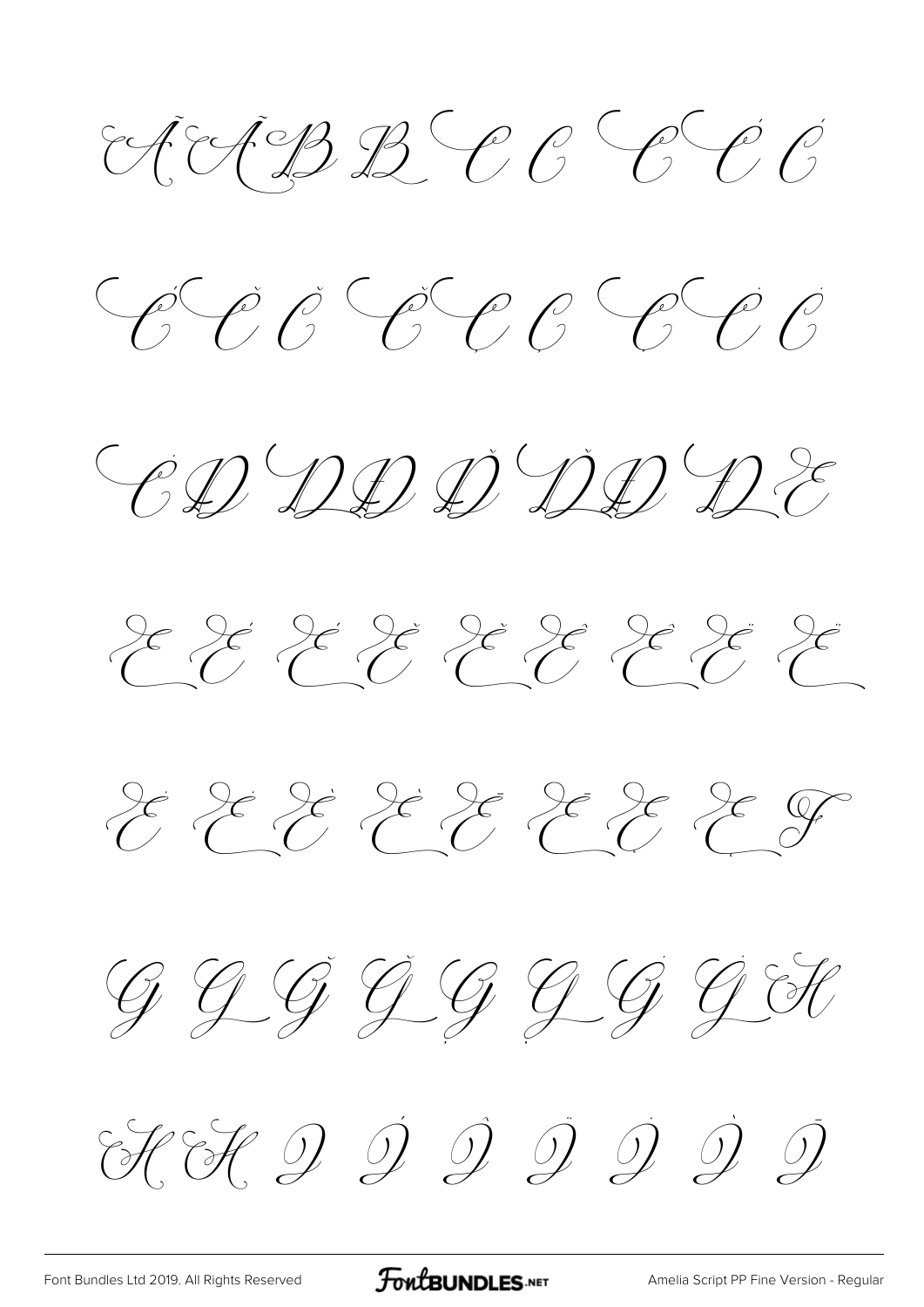I J J J H KAR

![](_page_30_Picture_1.jpeg)

LARMACNEVEVENT

 $\mathscr{O}^{\circ}\mathscr{\acute{O}}^{\circ}\mathscr{\mathscr{O}}^{\circ}\mathscr{\mathscr{O}}^{\circ}\mathscr{\mathscr{O}}^{\circ}\mathscr{\mathscr{O}}^{\circ}\mathscr{\mathscr{O}}^{\circ}\mathscr{\mathscr{O}}^{\circ}$ 

ED Q Q Q SP SP SP SP

HAAAA SiS

![](_page_30_Picture_6.jpeg)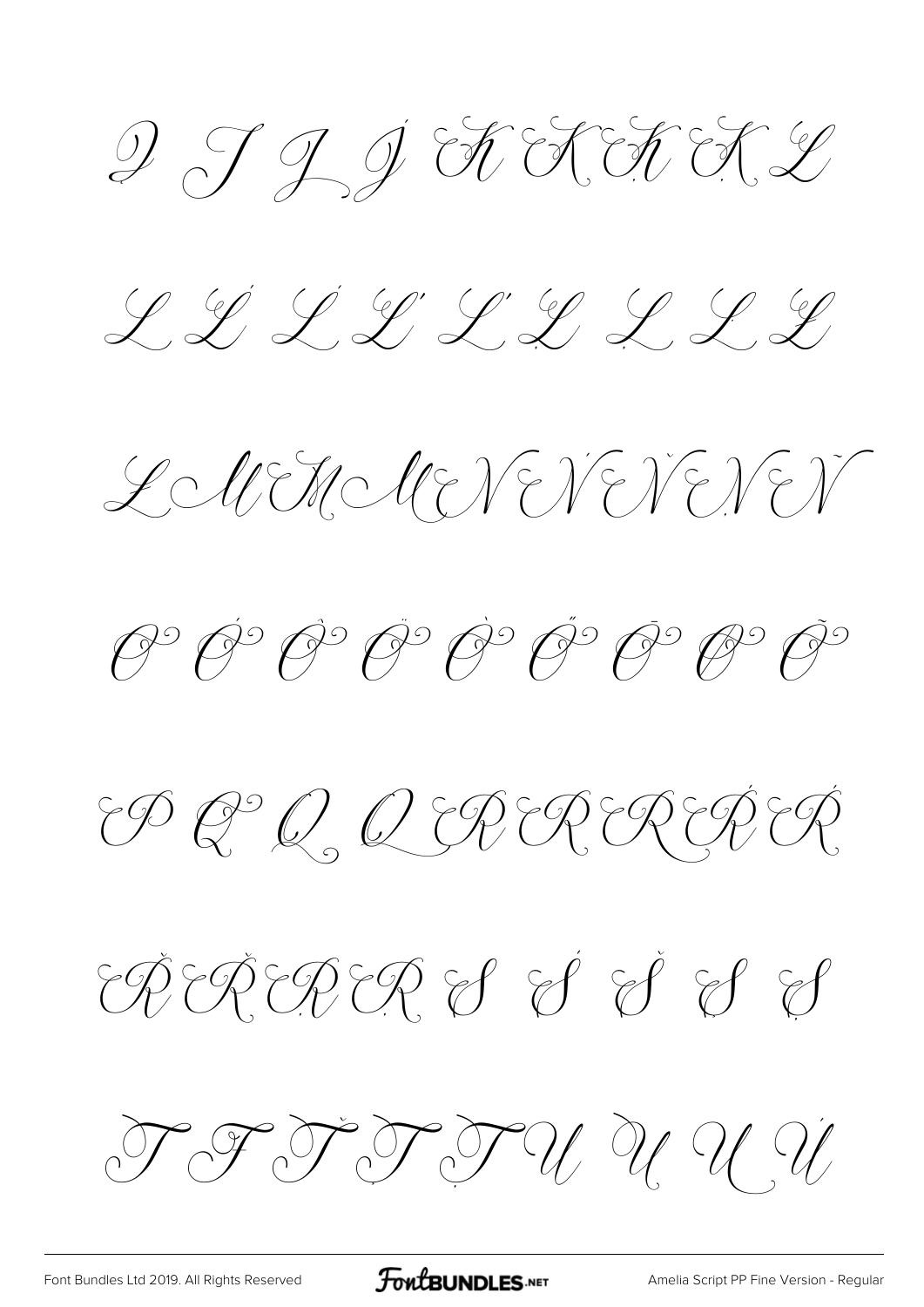Ve UN UN UN UN Ve U. V. V. U. U. U. U. U.  $\partial_{\ell} \partial_{\ell} \partial_{\ell} \partial_{\ell} \partial_{\ell} \partial_{\ell} \partial_{\ell} \partial_{\ell} \partial_{\ell} \partial_{\ell} \partial_{\ell} \partial_{\ell} \partial_{\ell} \partial_{\ell} \partial_{\ell} \partial_{\ell} \partial_{\ell} \partial_{\ell} \partial_{\ell} \partial_{\ell} \partial_{\ell} \partial_{\ell} \partial_{\ell} \partial_{\ell} \partial_{\ell} \partial_{\ell} \partial_{\ell} \partial_{\ell} \partial_{\ell} \partial_{\ell} \partial_{\ell} \partial_{\ell} \partial_{\ell} \partial_{\ell} \partial_{\ell} \partial_{\ell} \partial_{\$  $\mathcal{C}(\mathcal{U}) \cong \mathcal{C}(\mathcal{Y}) \cong \mathcal{Y}(\mathcal{Y}) \cong \mathcal{Y}(\mathcal{Y})$ LLÉ LE LE Le  $\begin{array}{ccccccccc} q & q & \mathcal{A} & \mathcal{A} & \mathcal{A} & \mathcal{A} & \mathcal{A} & \mathcal{A} & \mathcal{A} & \mathcal{A} & \mathcal{A} & \mathcal{A} & \mathcal{A} & \mathcal{A} & \mathcal{A} & \mathcal{A} & \mathcal{A} & \mathcal{A} & \mathcal{A} & \mathcal{A} & \mathcal{A} & \mathcal{A} & \mathcal{A} & \mathcal{A} & \mathcal{A} & \mathcal{A} & \mathcal{A} & \mathcal{A} & \mathcal{A} & \mathcal{A} & \mathcal{A} & \mathcal{$  $\vec{q}$   $\vec{q}$   $\vec{q}$   $\vec{q}$   $\vec{q}$   $\vec{q}$   $\vec{q}$   $\vec{q}$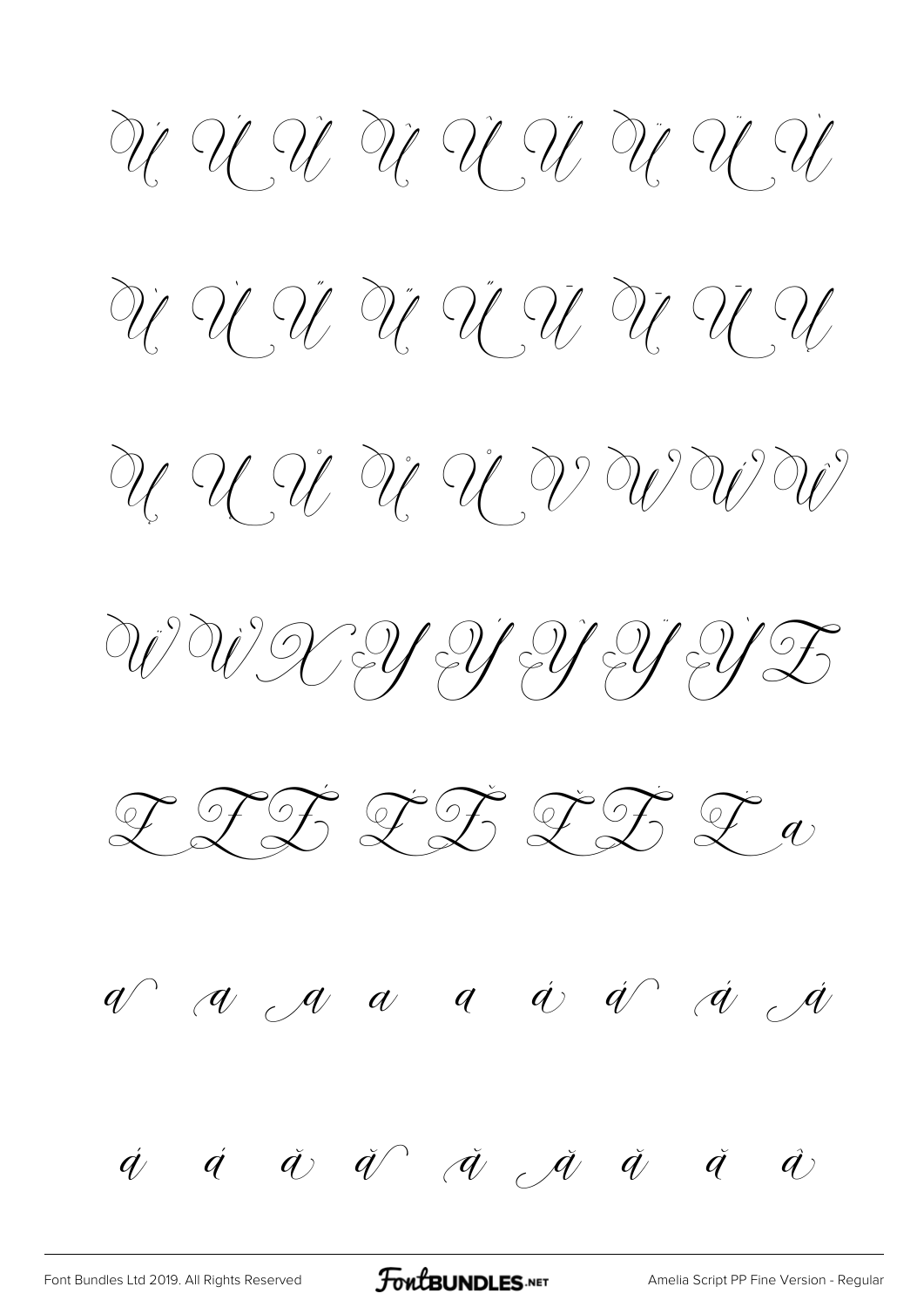$\vec{q}$   $\vec{q}$   $\vec{q}$   $\vec{q}$   $\vec{q}$   $\vec{q}$   $\vec{q}$   $\vec{q}$  $\dot{q}$   $\dot{q}$   $\dot{q}$   $\dot{q}$   $\dot{q}$   $\dot{q}$   $\dot{q}$   $\dot{q}$   $\dot{q}$  $\bar{q} \hat{\phantom{\alpha}}$   $\bar{q}$   $\bar{q}$   $\bar{q}$   $\bar{q}$   $\bar{q}$   $\bar{q}$   $\bar{q}$   $\bar{q}$   $\bar{q}$   $\bar{q}$  $q$   $\dot{q}$   $\dot{q}$   $\dot{q}$   $\dot{q}$   $\dot{q}$   $\dot{q}$   $\ddot{q}$   $\ddot{q}$  $\tilde{q}$   $\tilde{q}$   $\tilde{q}$   $\tilde{q}$   $\tilde{q}$   $\tilde{q}$   $\tilde{q}$   $\tilde{q}$   $\tilde{q}$   $\tilde{q}$  $b$   $c$   $c$   $c$   $c$   $c$   $c$   $c$   $c$  $\begin{array}{ccccccccccccc} \hat{C} & \hat{C} & \hat{C} & \hat{C} & \hat{C} & \hat{C} & \hat{C} & \hat{C} & \hat{C} & \hat{C} & \hat{C} & \hat{C} & \hat{C} & \hat{C} & \hat{C} & \hat{C} & \hat{C} & \hat{C} & \hat{C} & \hat{C} & \hat{C} & \hat{C} & \hat{C} & \hat{C} & \hat{C} & \hat{C} & \hat{C} & \hat{C} & \hat{C} & \hat{C} & \hat{C} & \hat{C} & \hat{C} & \hat{C} & \hat{C} &$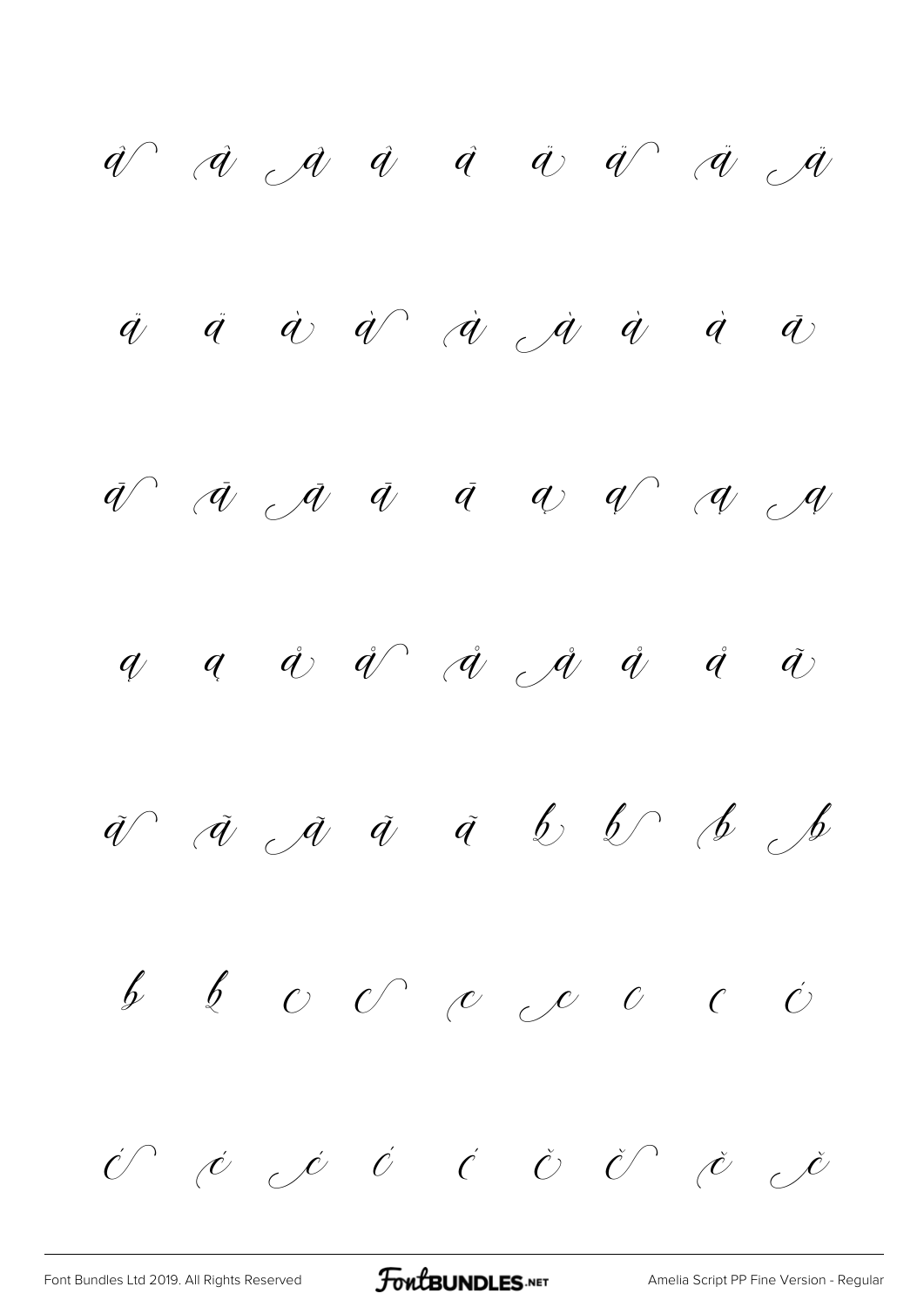$\check{\mathcal{C}}$   $\check{\mathcal{C}}$   $\mathcal{C}$   $\mathcal{C}$   $\mathcal{C}$   $\mathcal{C}$   $\mathcal{C}$   $\mathcal{C}$   $\mathcal{C}$  $\begin{array}{cccccccccc} \mathcal{O} & \mathcal{O} & \mathcal{O} & \mathcal{O} & \mathcal{O} & \mathcal{O} & \mathcal{O} & \mathcal{O} & \mathcal{O} & \mathcal{O} & \mathcal{O} & \mathcal{O} & \mathcal{O} & \mathcal{O} & \mathcal{O} & \mathcal{O} & \mathcal{O} & \mathcal{O} & \mathcal{O} & \mathcal{O} & \mathcal{O} & \mathcal{O} & \mathcal{O} & \mathcal{O} & \mathcal{O} & \mathcal{O} & \mathcal{O} & \mathcal{O} & \mathcal{O} & \mathcal{O} & \$  $d$  d d' d' d' d' d' d d d d d d  $e$  d  $e$  $e$   $e$   $e$   $\acute{o}$   $\acute{e}$   $\acute{e}$   $\acute{e}$   $\acute{e}$   $\acute{e}$   $\acute{e}$  $\begin{array}{ccccccccccccc} \acute{c} & \acute{c} & \acute{c} & \acute{c} & \acute{c} & \acute{c} & \acute{c} & \acute{c} & \acute{c} & \acute{c} & \acute{c} & \end{array}$  $\hat{e}$   $\hat{e}$   $\hat{e}$   $\hat{e}$   $\hat{e}$   $\hat{e}$   $\hat{e}$   $\hat{e}$   $\hat{e}$   $\hat{e}$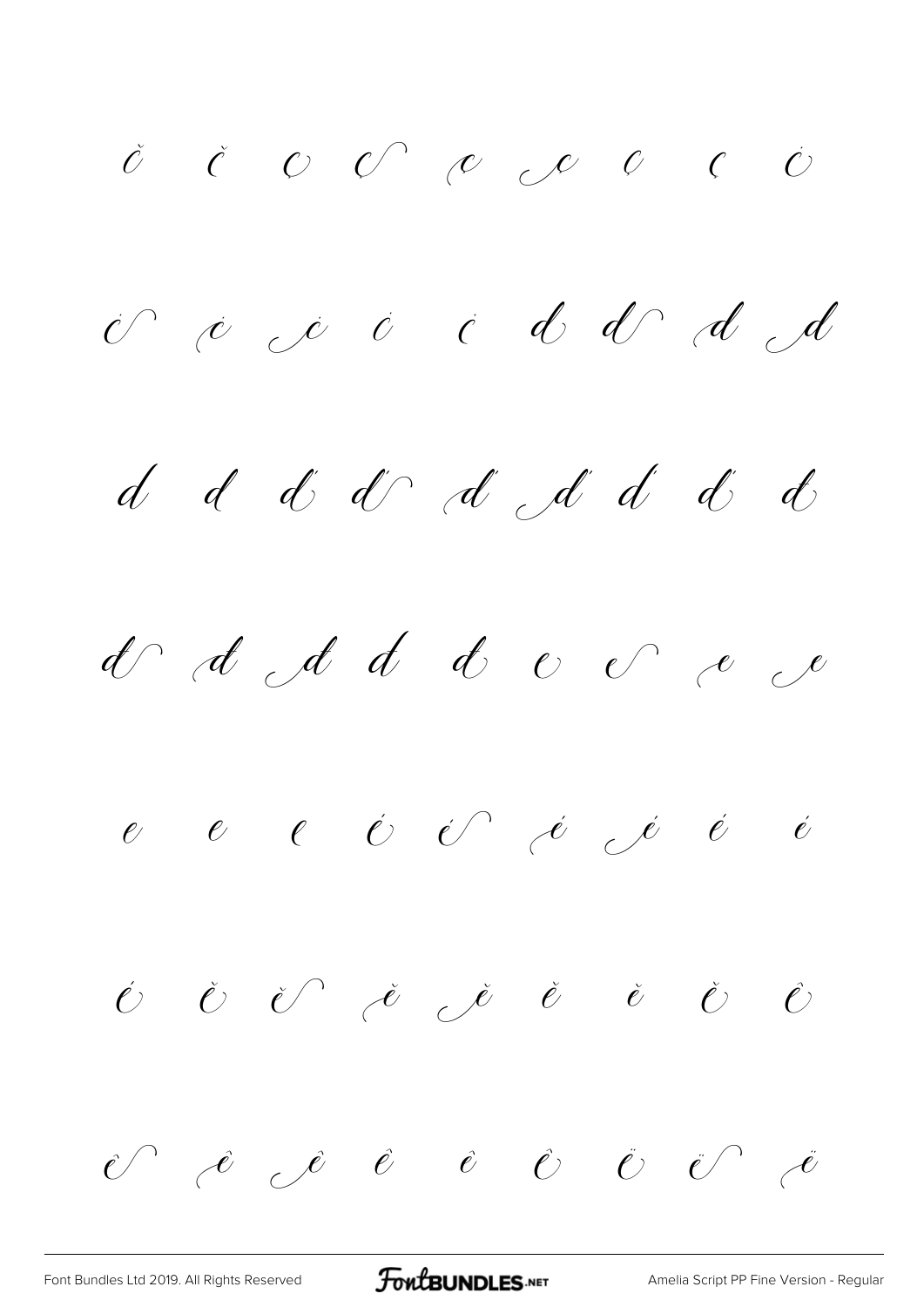$\overline{\mathscr{C}}$   $\overline{e}$   $\overline{e}$   $\overline{e}$   $\overline{e}$   $\overline{e}$   $\overline{e}$   $\overline{e}$   $\overline{e}$   $\overline{e}$  $\begin{array}{ccccccccccccc} \dot{e} & \dot{e} & \dot{e} & \dot{e} & \dot{e} & \dot{e} & \dot{e} & \dot{e} & \dot{e} & \dot{e} & \dot{e} & \dot{e} & \dot{e} & \dot{e} & \dot{e} & \dot{e} & \dot{e} & \dot{e} & \dot{e} & \dot{e} & \dot{e} & \dot{e} & \dot{e} & \dot{e} & \dot{e} & \dot{e} & \dot{e} & \dot{e} & \dot{e} & \dot{e} & \dot{e} & \dot{e} & \dot{e} & \dot{e} & \dot{e} &$  $\begin{array}{cccccccccccccc} \bar{\mathcal{O}} & \bar{\mathcal{O}} & \bar{\mathcal{O}} & \bar{\mathcal{O}} & \bar{\mathcal{O}} & \bar{\mathcal{O}} & \bar{\mathcal{O}} & \bar{\mathcal{O}} & \bar{\mathcal{O}} & \bar{\mathcal{O}} & \bar{\mathcal{O}} & \bar{\mathcal{O}} & \bar{\mathcal{O}} & \bar{\mathcal{O}} & \bar{\mathcal{O}} & \bar{\mathcal{O}} & \bar{\mathcal{O}} & \bar{\mathcal{O}} & \bar{\mathcal{O}} & \bar{\mathcal{O}} & \bar{\mathcal{O}} & \bar{\mathcal{O}} & \bar{\mathcal{O}} & \bar{\$ ce ce ce sbb y d & g g g g g g g  $\vec{g}$   $\ddot{g}$   $\ddot{g}$   $\ddot{g}$   $\ddot{g}$   $\ddot{g}$   $\ddot{g}$  $\mathscr{G}$   $\mathscr{G}$  and  $\mathscr{G}$  by  $\mathscr{G}$  by  $\mathscr{G}$  by  $\mathscr{G}$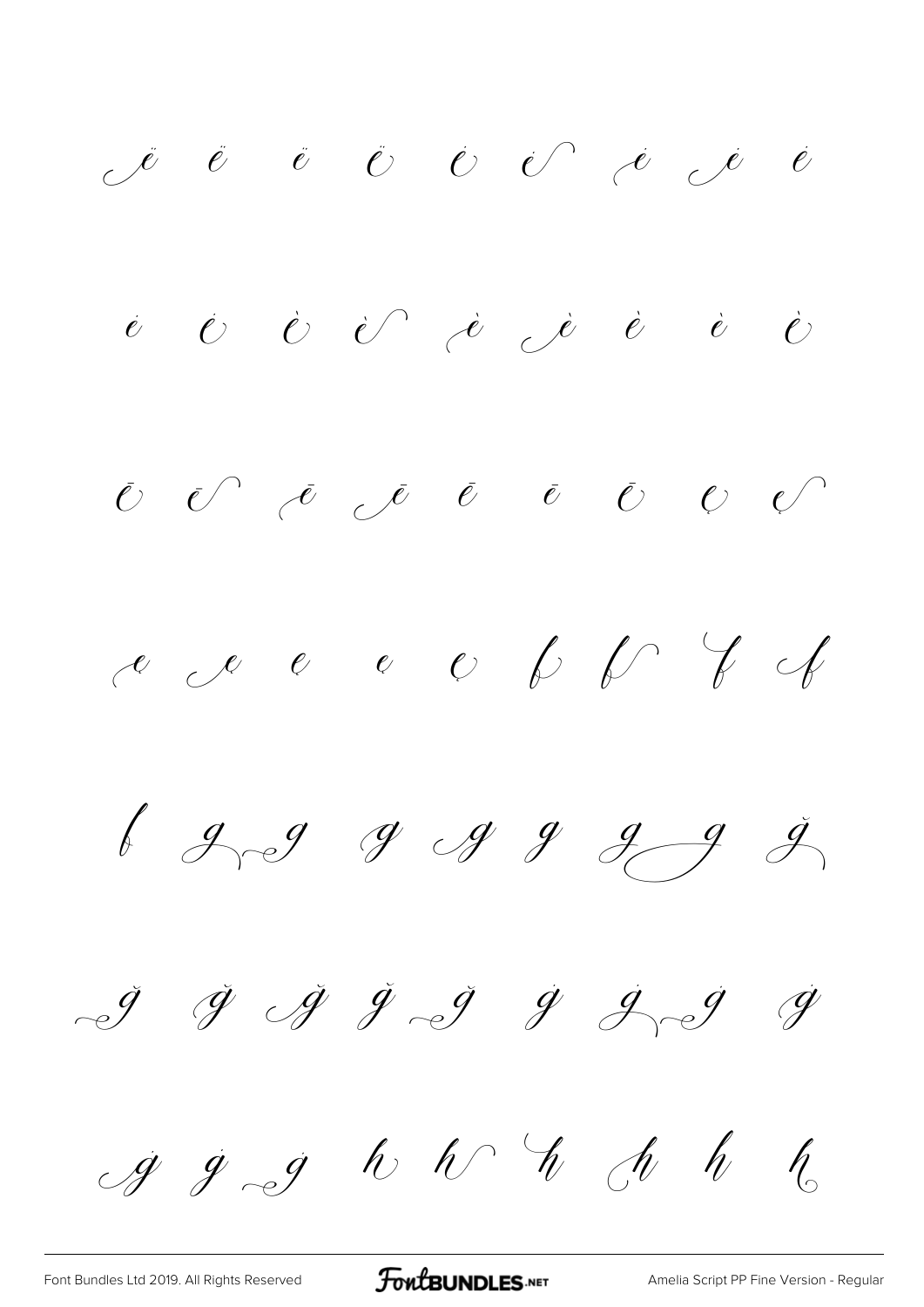$44444444444$  $h$   $h$   $h$   $h$   $dh$   $h$   $h$   $h$   $i$  $\begin{array}{ccccccccccccc} \nu & \alpha & \nu & \nu & \iota & \nu & \nu & \alpha & \nu \end{array}$  $\begin{array}{ccccccccccccc} \nu & \iota & \dot{\nu} & \dot{\nu} & \dot{\alpha} & \dot{\alpha} & \dot{\omega} & \dot{\omega} & \dot{\omega} & \dot{\omega} & \dot{\omega} & \dot{\omega} & \dot{\omega} & \dot{\omega} & \dot{\omega} & \dot{\omega} & \dot{\omega} & \dot{\omega} & \dot{\omega} & \dot{\omega} & \dot{\omega} & \dot{\omega} & \dot{\omega} & \dot{\omega} & \dot{\omega} & \dot{\omega} & \dot{\omega} & \dot{\omega} & \dot{\omega} & \dot{\omega} & \dot{\omega} & \dot{\omega} & \dot{\omega} & \dot{\omega} & \dot{\omega} & \dot{\omega}$  $\begin{array}{ccccccccccccc} \mathring{\nu} & \mathring{\nu} & \mathring{\nu} & \mathring{\nu} & \mathring{\nu} & \mathring{\nu} & \mathring{\nu} & \mathring{\nu} & \mathring{\nu} & \mathring{\nu} & \mathring{\nu} & \mathring{\nu} & \mathring{\nu} & \mathring{\nu} & \mathring{\nu} & \mathring{\nu} & \mathring{\nu} & \mathring{\nu} & \mathring{\nu} & \mathring{\nu} & \mathring{\nu} & \mathring{\nu} & \mathring{\nu} & \mathring{\nu} & \mathring{\nu} & \mathring{\nu} & \mathring{\nu} & \mathring{\nu} & \mathring{\nu} & \mathring{\nu} &$  $\begin{array}{ccccccccc} \nu & \alpha & \nu & \nu & \nu & \nu & \alpha & \nu & \nu \end{array}$  $U \begin{array}{ccccccccccccc} U & \overline{U} & \overline{U} & \overline{U} & \overline{U} & \overline{U} & \overline{U} & \overline{U} & \overline{U} & \overline{U} & \overline{U} & \overline{U} & \overline{U} & \overline{U} & \overline{U} & \overline{U} & \overline{U} & \overline{U} & \overline{U} & \overline{U} & \overline{U} & \overline{U} & \overline{U} & \overline{U} & \overline{U} & \overline{U} & \overline{U} & \overline{U} & \overline{U} & \overline{U} & \overline{$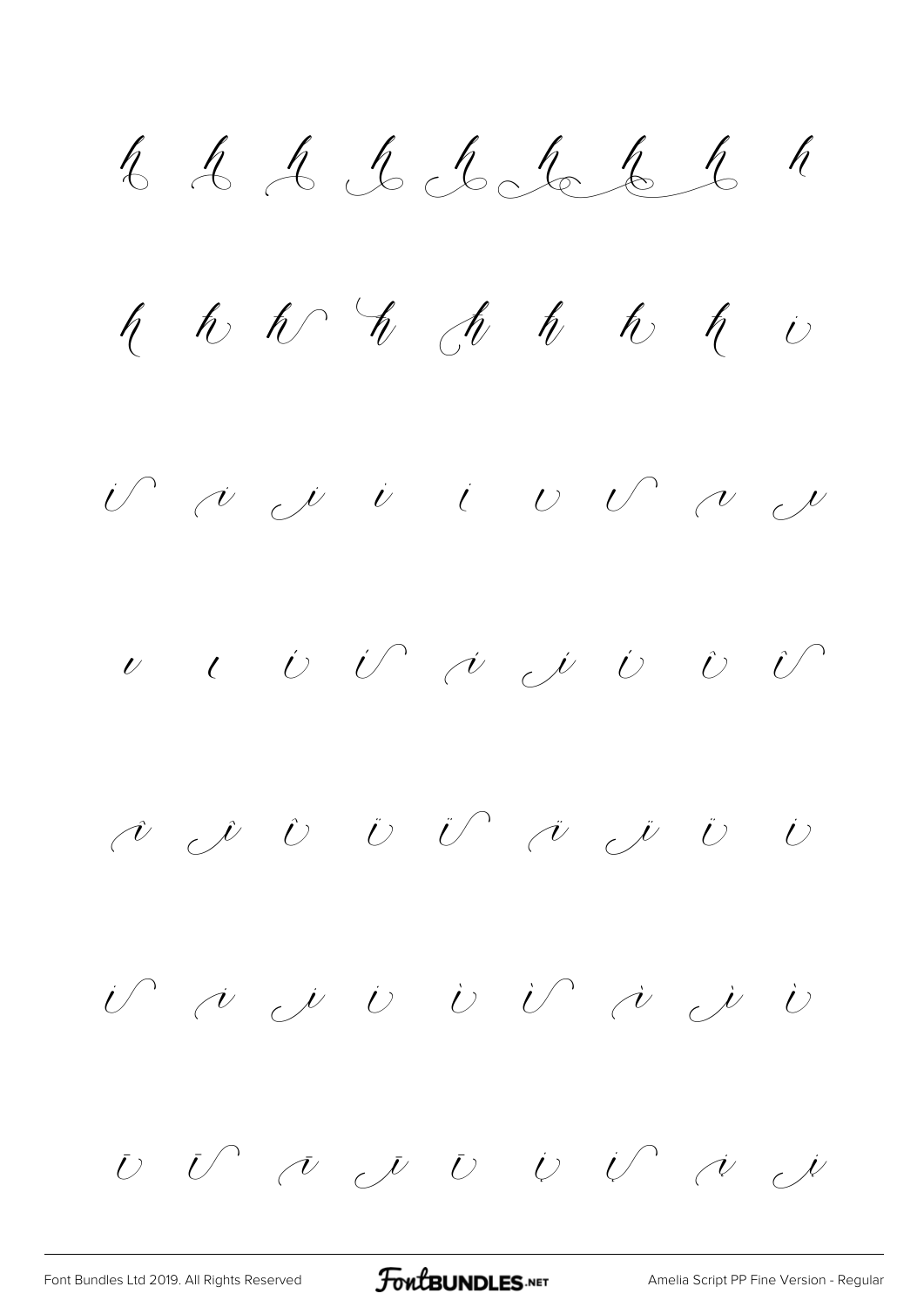$U \npreceq J \nsubseteq J \nsubseteq K$ & k k k k k k k J V G G U J J V G  $\begin{array}{cccccccccccccc} \ell & \ell & \ell & \ell & \ell & \ell & \ell & \ell & \ell \end{array}$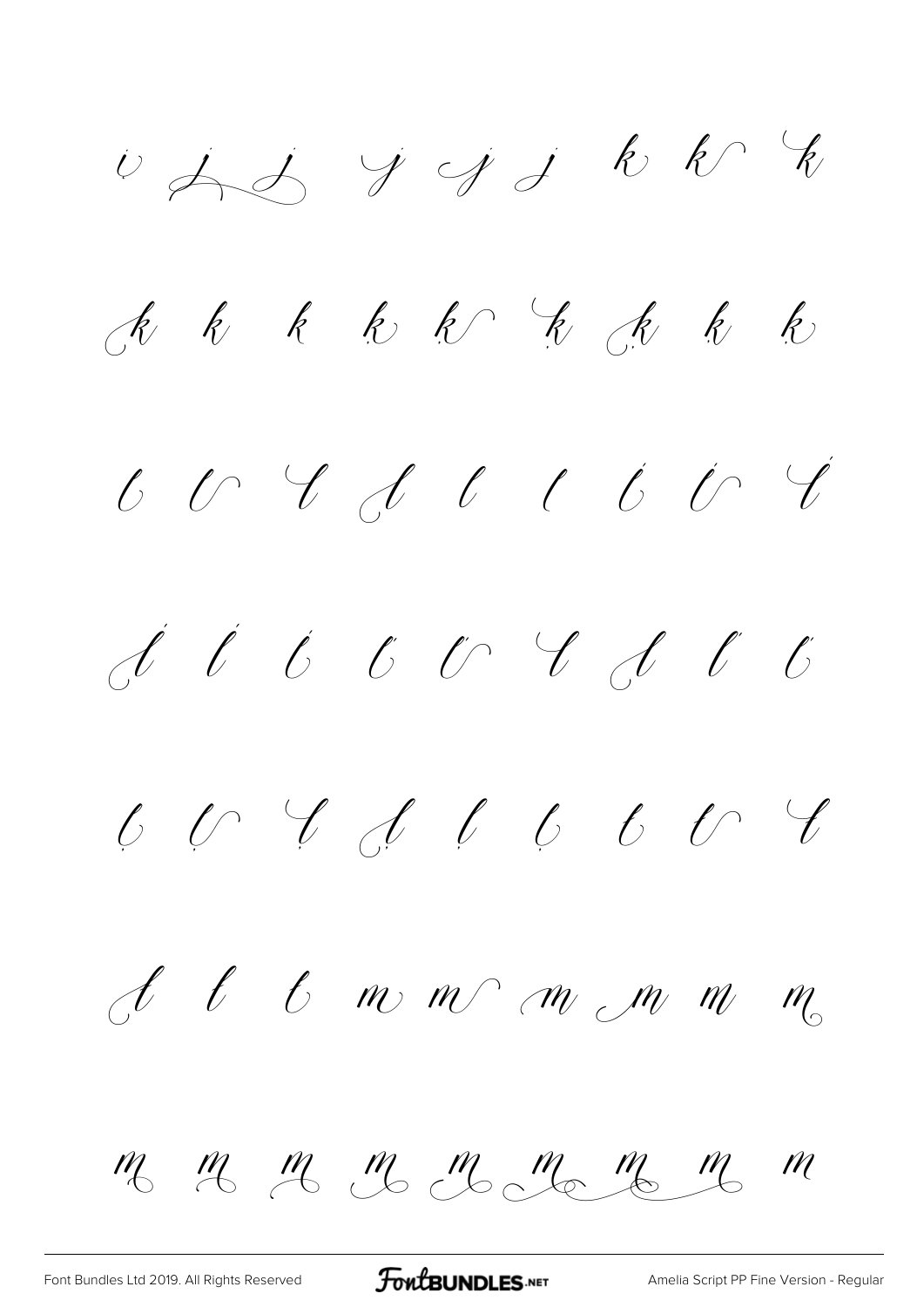$M \quad M \quad M \quad M \quad M \quad M \quad M \quad M \quad M$  Ń Ń Ń Ń Ń Ň Ň Ň Ň Ň Ň N N M N N N Ň  $\tilde{M}$   $\tilde{M}$   $\tilde{M}$   $\tilde{M}$   $\tilde{M}$   $Q$   $Q'$   $Q'$   $Q$  $\begin{array}{ccccccccccccc} \mathbf{0} & \mathbf{0} & \mathbf{0} & \mathbf{0} & \mathbf{0} & \mathbf{0} & \mathbf{0} & \mathbf{0} & \mathbf{0} & \mathbf{0} & \mathbf{0} & \mathbf{0} & \mathbf{0} & \mathbf{0} & \mathbf{0} & \mathbf{0} & \mathbf{0} & \mathbf{0} & \mathbf{0} & \mathbf{0} & \mathbf{0} & \mathbf{0} & \mathbf{0} & \mathbf{0} & \mathbf{0} & \mathbf{0} & \mathbf{0} & \mathbf{0} & \mathbf{0} & \mathbf{0} &$  $\hat{\varrho}$   $\hat{\varrho}$   $\hat{\varrho}$   $\hat{\varrho}$   $\hat{\varrho}$   $\hat{\varrho}$   $\hat{\varrho}$   $\hat{\varrho}$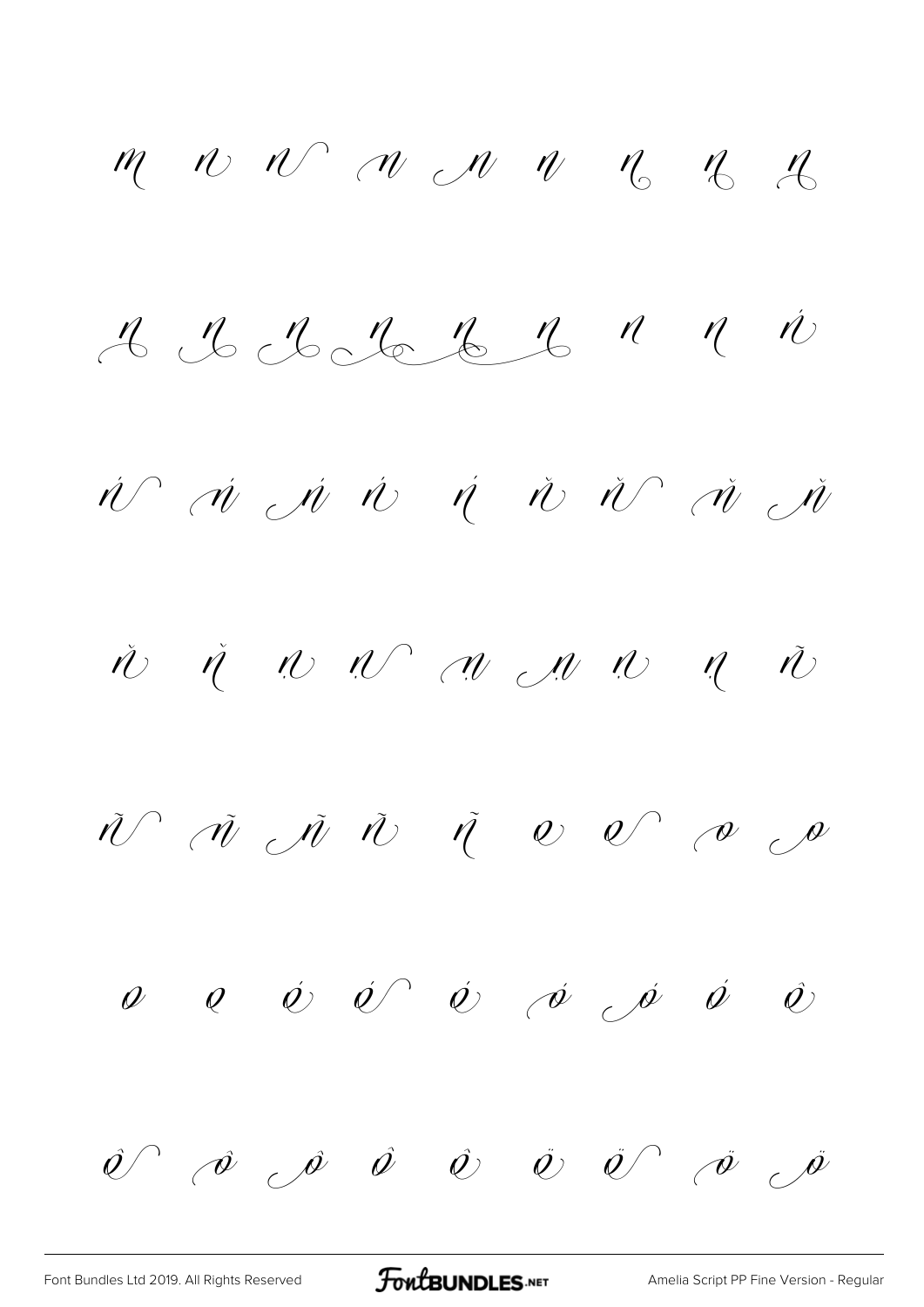$\dot{\theta}$   $\dot{\theta}$   $\dot{\theta}$   $\dot{\theta}$   $\dot{\theta}$   $\dot{\theta}$   $\dot{\theta}$   $\dot{\theta}$   $\dot{\theta}$  $\begin{array}{ccccccccc} \v{\phi} & \v{\phi} & \v{\phi} & \v{\phi} & \v{\phi} & \v{\phi} & \v{\phi} & \v{\phi} \end{array}$  $\overline{\theta}$   $\overline{\theta}$   $\overline{\theta}$   $\overline{\theta}$   $\overline{\theta}$   $\overline{\theta}$   $\overline{\theta}$   $\overline{\theta}$   $\overline{\theta}$  $\tilde{\varrho}$   $\tilde{\varrho}$   $\tilde{\varrho}$   $\tilde{\varrho}$   $\tilde{\varrho}$   $\rho$   $\rho$   $\rho$  $R$   $P$   $P$   $R$   $R$   $Q$   $Q$   $q$  $\begin{array}{ccccccccccccccccc} \mathcal{E} & \mathcal{E} & \mathcal{E} & \mathcal{E} & \mathcal{E} & \mathcal{E} & \mathcal{E} & \mathcal{E} & \mathcal{E} & \mathcal{E} & \mathcal{E} & \mathcal{E} & \mathcal{E} & \mathcal{E} & \mathcal{E} & \mathcal{E} & \mathcal{E} & \mathcal{E} & \mathcal{E} & \mathcal{E} & \mathcal{E} & \mathcal{E} & \mathcal{E} & \mathcal{E} & \mathcal{E} & \mathcal{E} & \mathcal{E} & \mathcal{E} & \mathcal{E} & \mathcal{E}$  $\overline{\mathscr{E}}\hspace{1mm}\overline{\mathscr{E}}\hspace{1mm}\overline{\mathscr{E}}\hspace{1mm}\overline{\mathscr{E}}\hspace{1mm}\overline{\mathscr{E}}\hspace{1mm}\overline{\mathscr{E}}\hspace{1mm}\overline{\mathscr{E}}\hspace{1mm}\overline{\mathscr{E}}\hspace{1mm}\overline{\mathscr{E}}\hspace{1mm}\overline{\mathscr{E}}\hspace{1mm}\overline{\mathscr{E}}$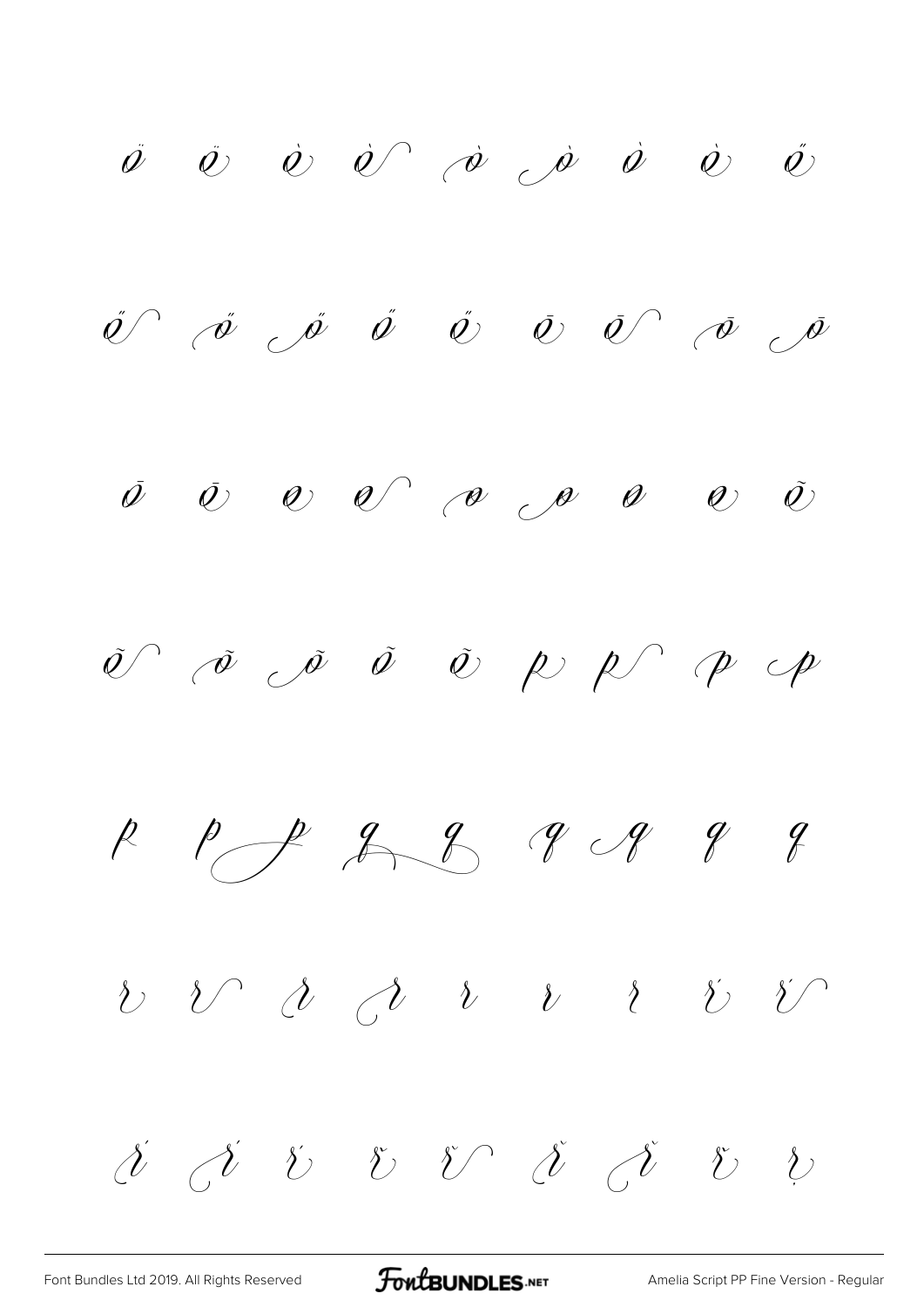$\begin{array}{ccccccccc} \mathcal{U} & \mathcal{U} & \mathcal{U} & \mathcal{U} & \mathcal{U} & \mathcal{U} & \mathcal{U} & \mathcal{U} & \mathcal{U} & \mathcal{U} & \mathcal{U} & \mathcal{U} & \mathcal{U} & \mathcal{U} & \mathcal{U} & \mathcal{U} & \mathcal{U} & \mathcal{U} & \mathcal{U} & \mathcal{U} & \mathcal{U} & \mathcal{U} & \mathcal{U} & \mathcal{U} & \mathcal{U} & \mathcal{U} & \mathcal{U} & \mathcal{U} & \mathcal{U} & \mathcal{U} & \$  $J\quad J\quad \acute{J}\quad \acute{J}\quad \acute{J}\quad \acute{J}\quad \acute{J}\quad \acute{J}\quad \acute{J}\quad \acute{J}\quad \acute{J}\quad \acute{J}\quad \acute{J}\quad \acute{J}\quad \acute{J}\quad \acute{J}\quad \acute{J}\quad \acute{J}\quad \acute{J}\quad \acute{J}\quad \acute{J}\quad \acute{J}\quad \acute{J}\quad \acute{J}\quad \acute{J}\quad \acute{J}\quad \acute{J}\quad \acute{J}\quad \acute{J}\quad \acute{J}\quad \acute{J}\quad \acute{J}\quad \acute{J}\quad \acute{J}\quad \acute{J}\quad \acute{J}\quad \acute{J}\quad \acute{J$  $\check{\mathcal{J}}$   $\check{\mathcal{J}}$   $\check{\mathcal{J}}$   $\mathcal{J}$   $\mathcal{J}$   $\mathcal{J}$   $\mathcal{J}$   $\mathcal{J}$   $\mathcal{J}$  $f$  &  $f$   $f$   $f$   $f$   $f$  $t$   $t$   $t$   $\mathcal{T}$   $\mathcal{T}$   $\mathcal{T}$   $\mathcal{T}$   $\mathcal{T}$ Trouver to the top of the top of the top of the top of the top of the top of the top of the top of the top of the top of the top of the top of the top of the top of the top of the top of the top of the top of the top of th  $\forall t \in t \quad t \quad t \quad t \quad t$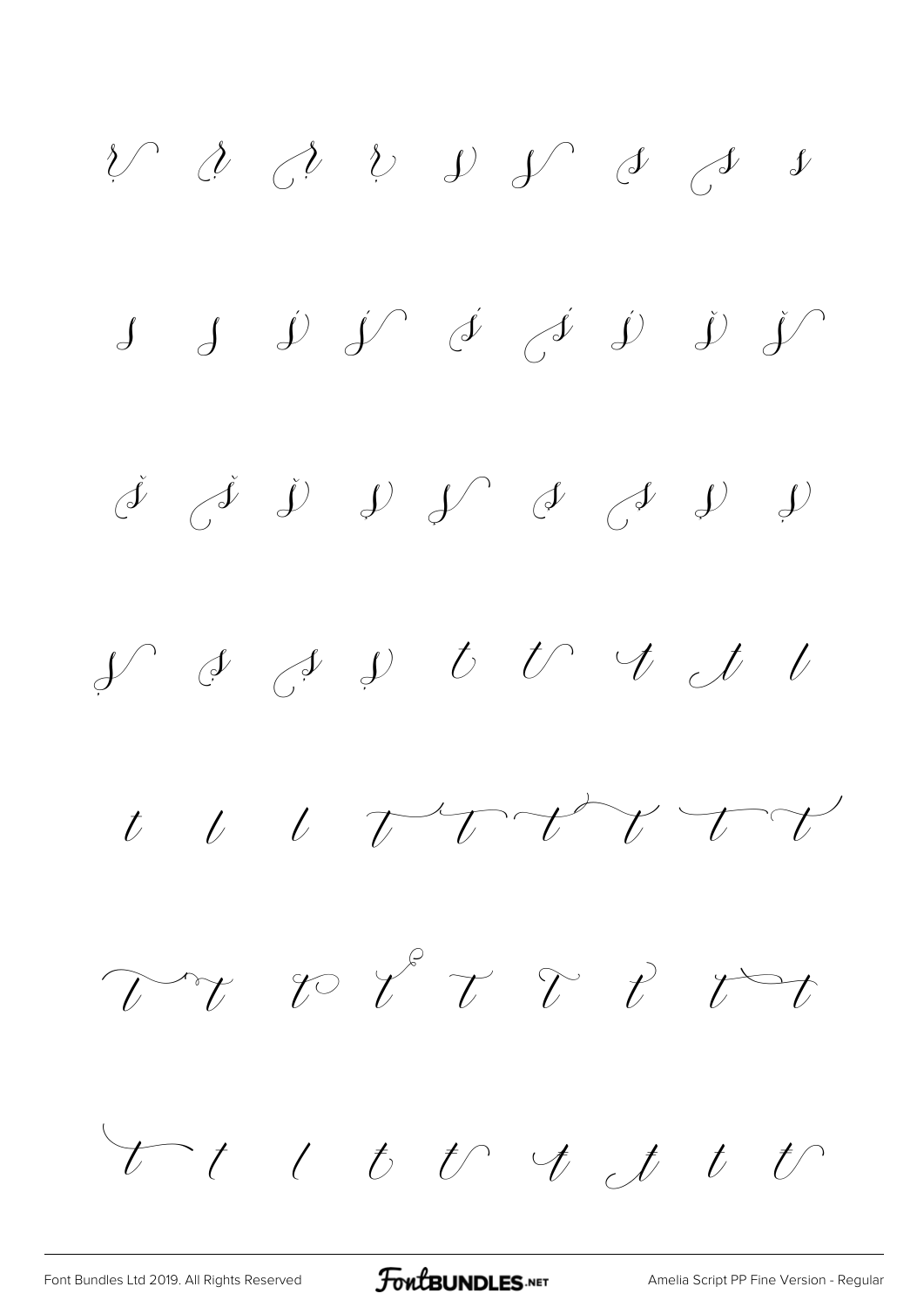ひひ も ま じ ひ む ひ す I l t b t d d l t w w w w u w iv a in ji ji ji ji ji ji ji  $\ddot{a}$   $\ddot{a}$   $\ddot{a}$   $\ddot{a}$   $\ddot{a}$   $\ddot{a}$   $\ddot{a}$   $\ddot{a}$   $\ddot{a}$   $\ddot{a}$ u av av is is à de si is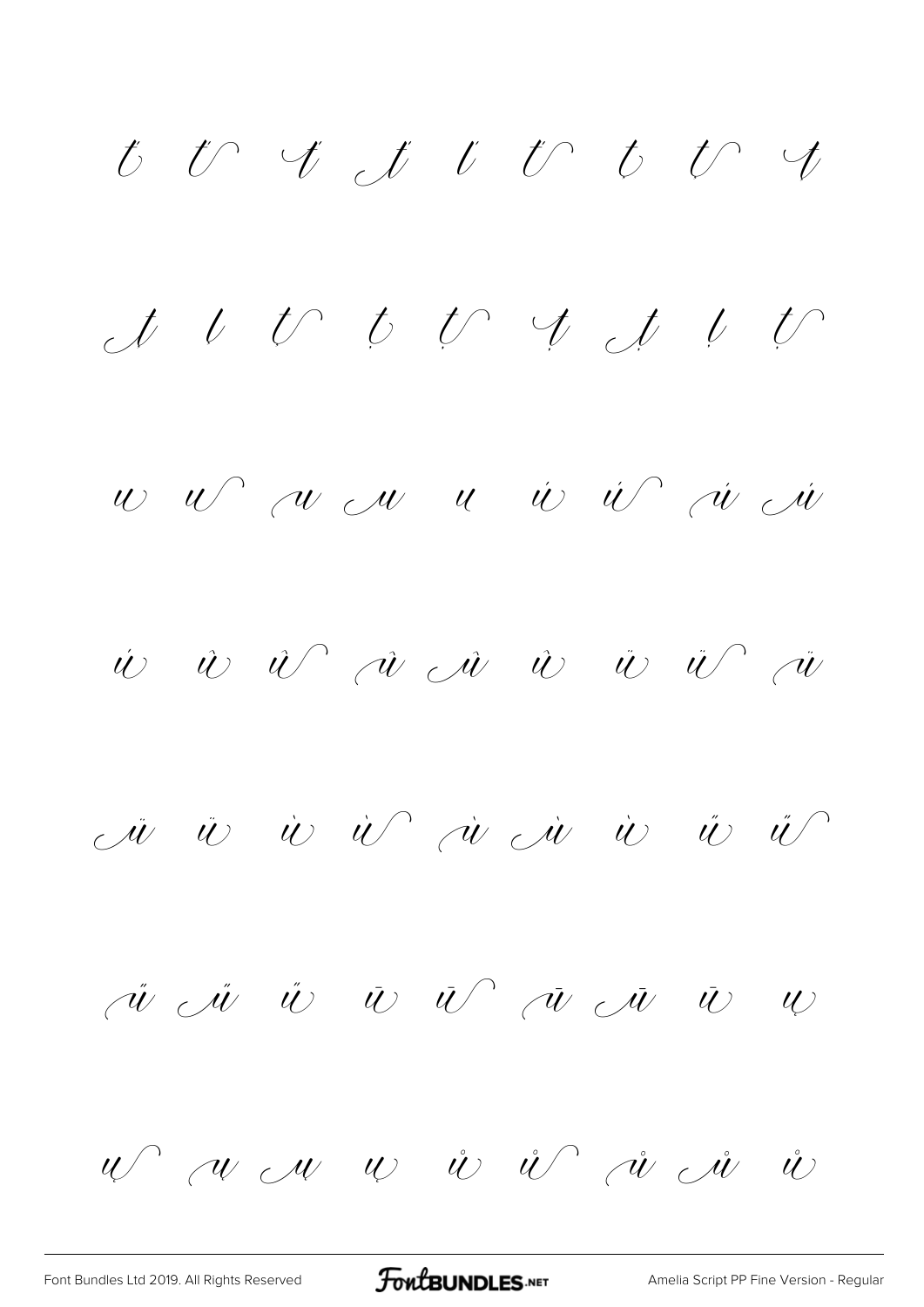$\begin{matrix} 0 & 0 \end{matrix}$  a co  $\begin{matrix} 0 & 0 \end{matrix}$  a co  $\begin{matrix} 0 & 0 \end{matrix}$  at  $\begin{matrix} 0 & 0 \end{matrix}$  $\mathcal{A}$   $\mathcal{A}$   $\mathcal{A}$   $\mathcal{A}$   $\mathcal{A}$   $\mathcal{A}$   $\mathcal{A}$   $\mathcal{A}$   $\mathcal{A}$   $\mathcal{A}$   $\mathcal{A}$ or ar ar ar ar ar ar ar ar ar  $\omega$   $\omega$   $\sim$   $\omega$   $\omega$   $\infty$   $\infty$   $\infty$ x J J J J J J J  $\dot{\mathscr{Y}}$   $\dot{\mathscr{Y}}$   $\dot{\mathscr{Y}}$   $\dot{\mathscr{Y}}$   $\dot{\mathscr{Y}}$   $\dot{\mathscr{Y}}$   $\dot{\mathscr{Y}}$   $\dot{\mathscr{Y}}$  $\ddot{\mathscr{J}}$  if  $\ddot{\mathscr{J}}$  if  $\ddot{\mathscr{J}}$  if  $\ddot{\mathscr{J}}$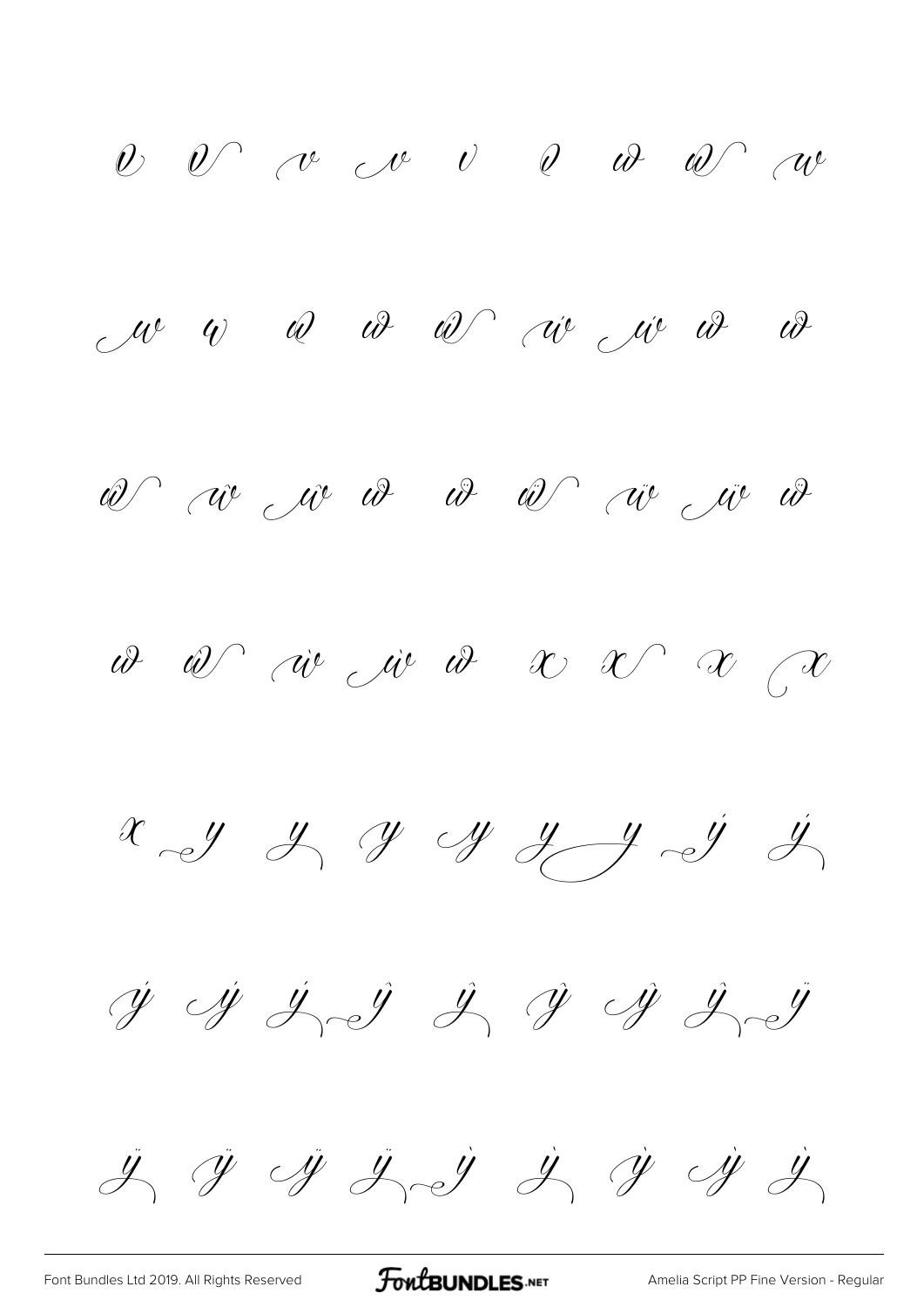$33337338$   $3$   $3$   $3$  aa aa bb bb cc cc ee ee ff ff hh hh ll ll mm  $m m$   $n n$   $n v$  as so  $m$   $m$  se ss ss sv th th tr tt U tt U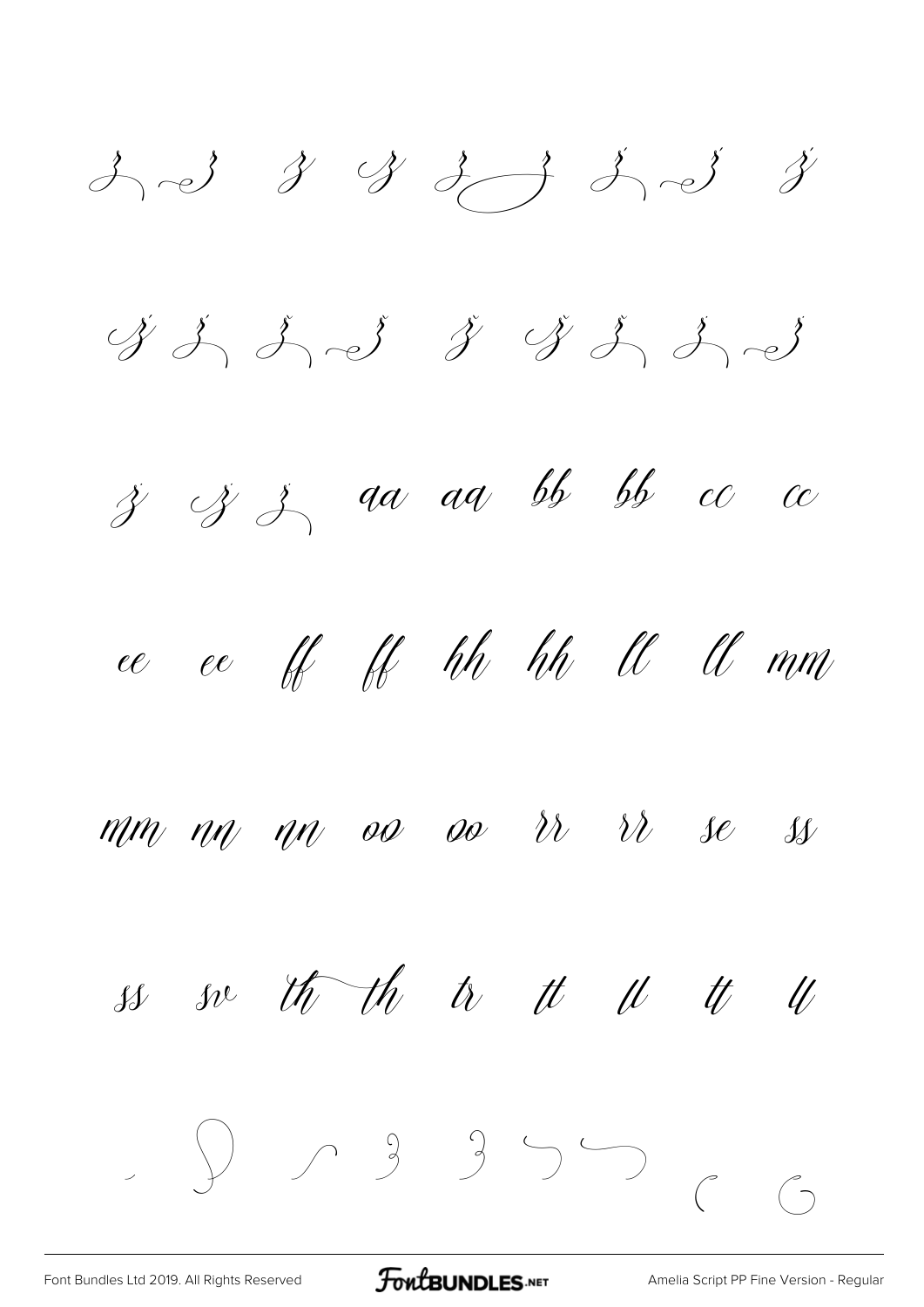![](_page_43_Figure_0.jpeg)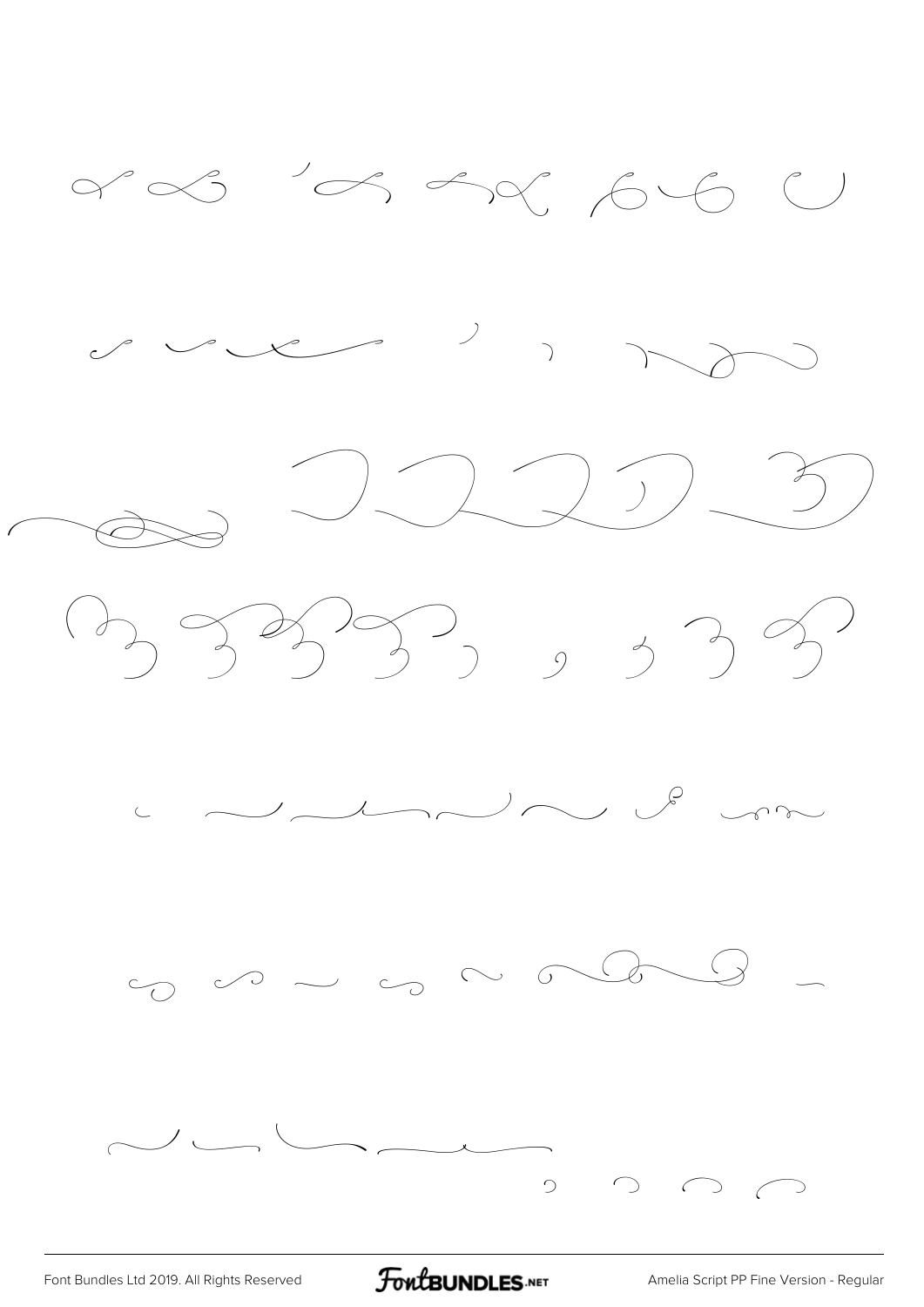![](_page_44_Figure_0.jpeg)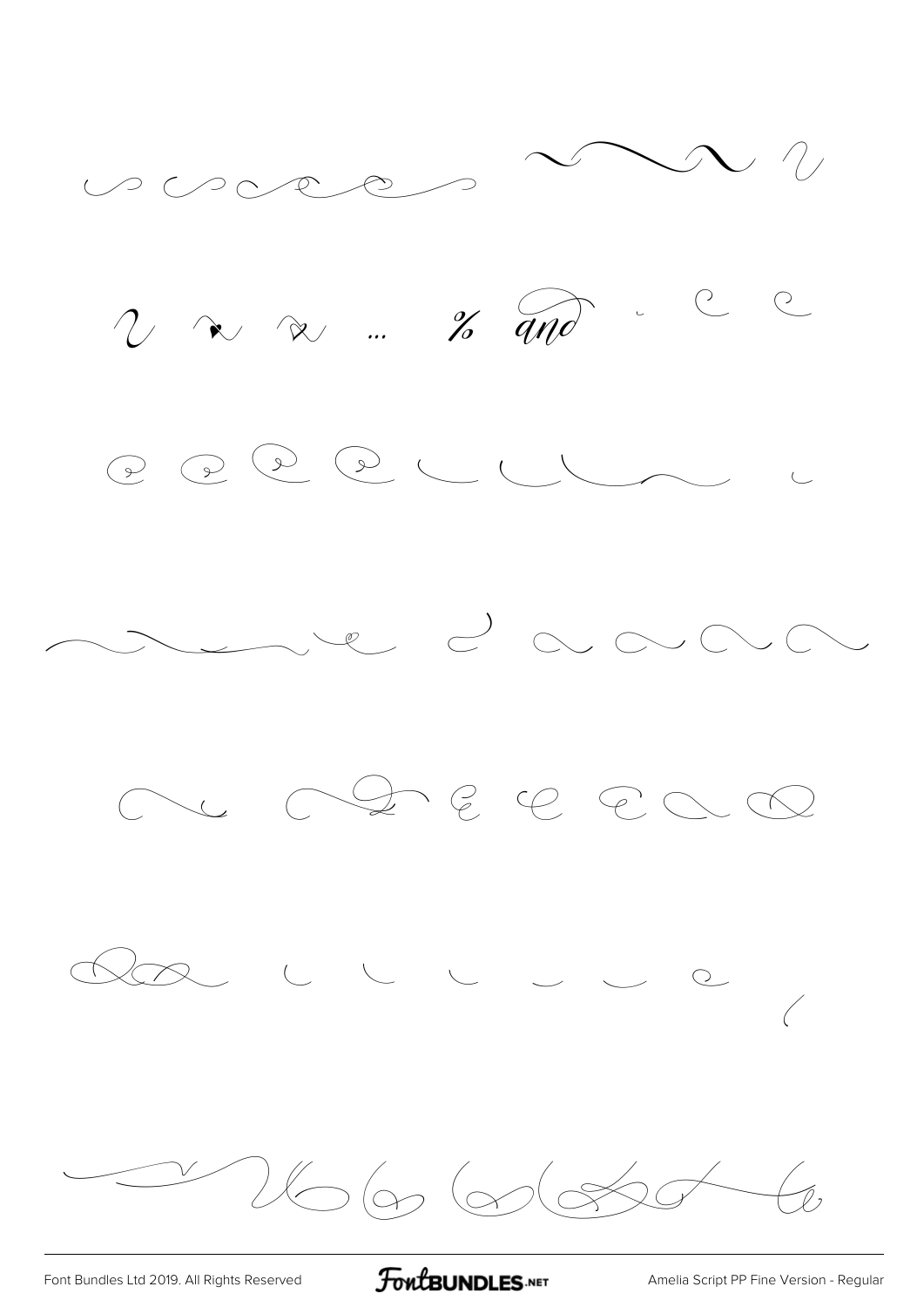![](_page_45_Figure_0.jpeg)